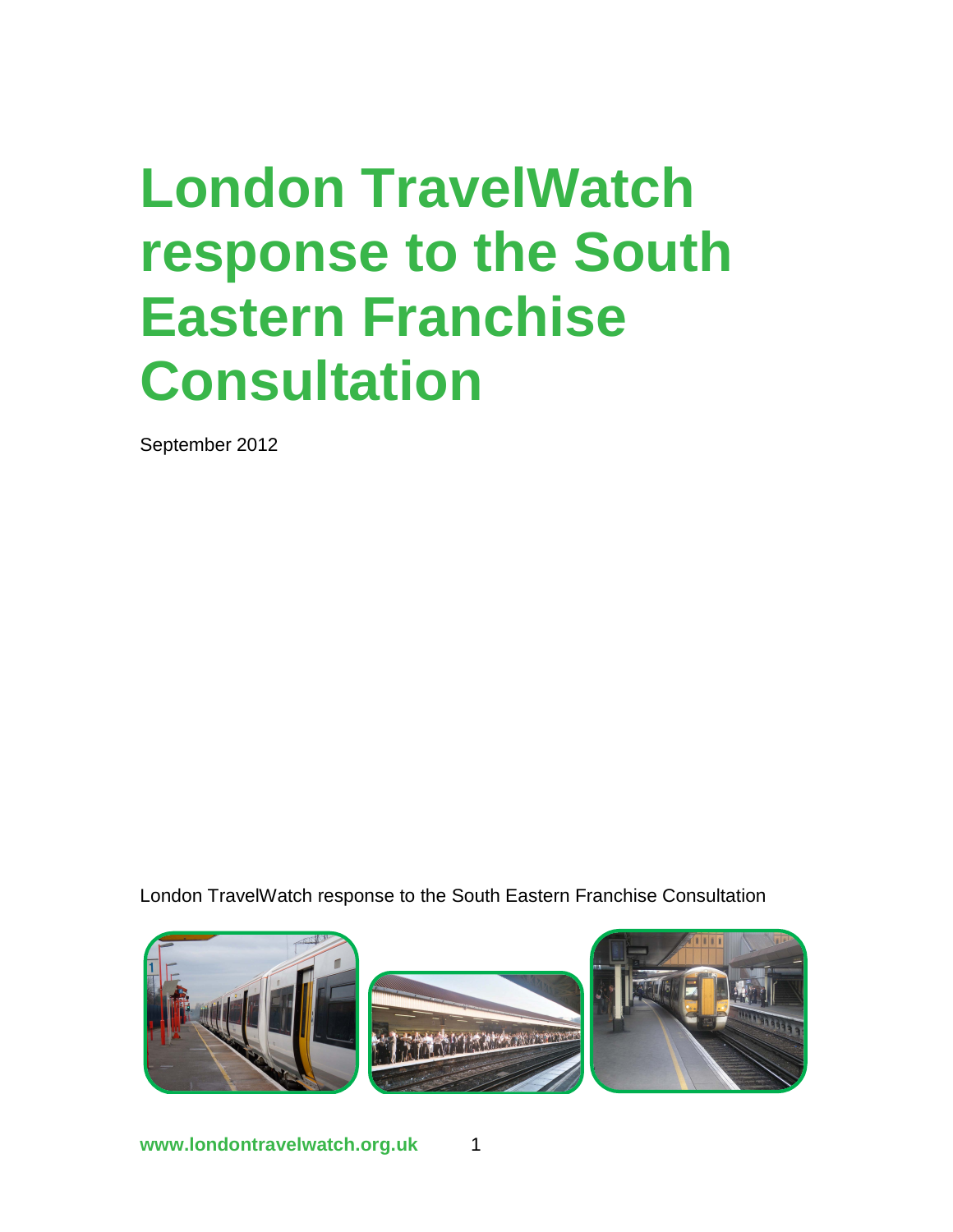**London TravelWatch** is the official body set up by Parliament to provide a voice for London's travelling public.

Our role is to:

- Speak up for transport users in discussions with policy-makers and the media;
- Liaise with the transport industry, regulators and funders on matters affecting users and respond to their consultations;
- Investigate complaints users have been unable to resolve with service providers, and;
- Monitor trends in service quality.

Our aim is to press in all that we do for a better travel experience all those living, working or visiting London and the surrounding area.

Published by:

London TravelWatch Dexter House, 2 Royal Mint Court, London, EC3N 4QN

Telephone: 020 3176 2999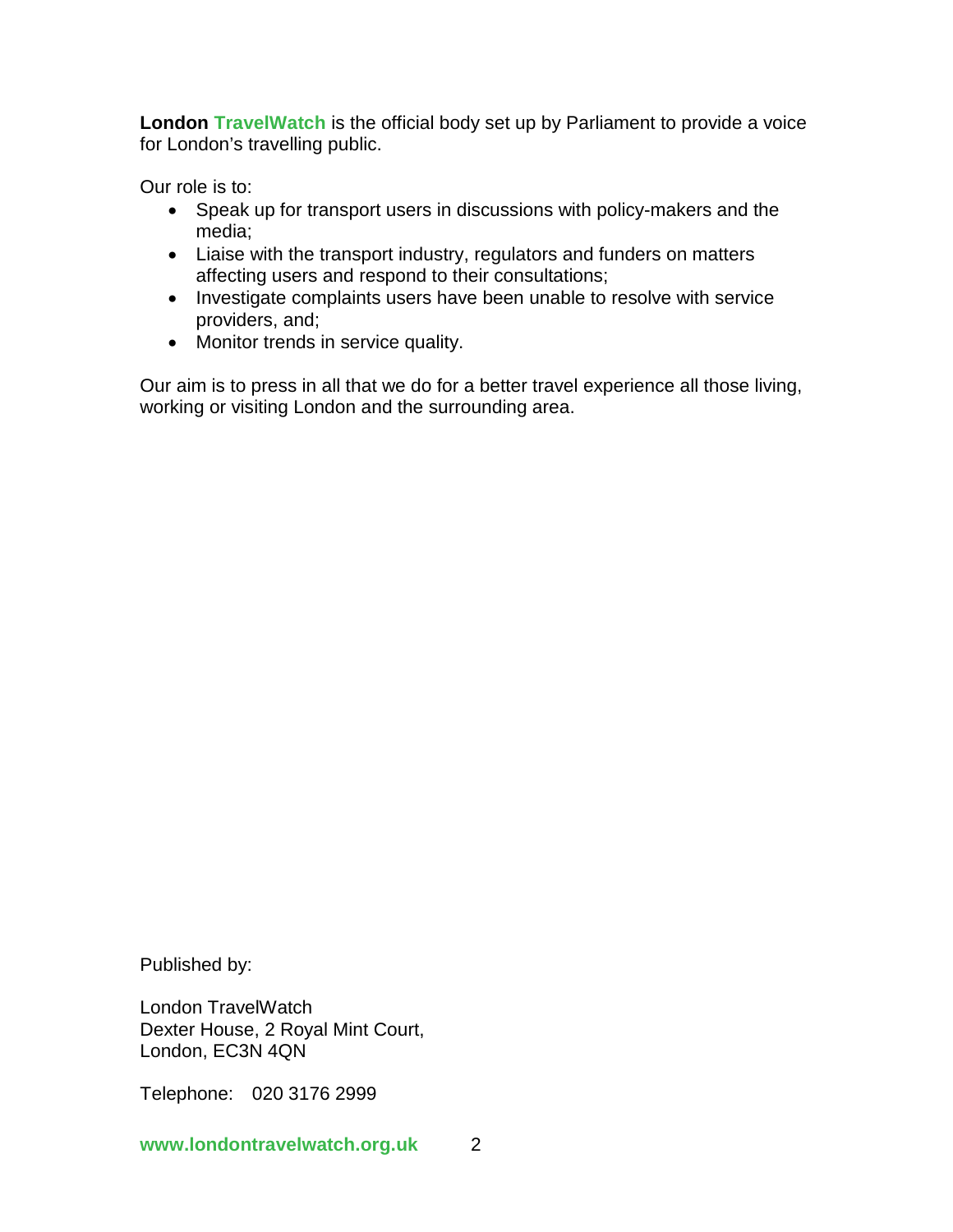# **Contents**

| <b>Contents</b>                                              | 3              |
|--------------------------------------------------------------|----------------|
| <b>Glossary</b>                                              | 4              |
| <b>Executive summary</b>                                     | 5              |
| <b>Introduction</b>                                          | $\overline{7}$ |
| - London TravelWatch casework                                | 8              |
| - London specific issues                                     | 10             |
| Question 1 - Network Rail/Train Operator partnership working | 18             |
| <b>Question 2 - Crossrail effects</b>                        | 18             |
| <b>Question 3 - Development schemes</b>                      | 18             |
| Question 4 – Increments or decrements to franchise           | 20             |
| <b>Question 5 - Mandated specification</b>                   | 20             |
| <b>Question 6 - Service changes</b>                          | 23             |
| <b>Question 7 - High Speed destinations</b>                  | 24             |
| <b>Question 8 - Current capacity</b>                         | 24             |
| <b>Question 9 - Passenger demand</b>                         | 24             |
| Question 10 - Thameslink destinations                        | 25             |
| <b>Question 11 - Metro and Classic services</b>              | 26             |
| <b>Question 12 - Folkestone Harbour</b>                      | 26             |
| Question 13 – Performance information                        | 26             |
| Question 14 – Performance information frequency              | 27             |
| Question 15 - Performance disaggregation                     | 27             |
| <b>Question 16 - Passenger experience</b>                    | 27             |
| <b>Question 17 - Security</b>                                | 29             |
| <b>Question 18 - Stations</b>                                | 29             |
| Question 19 - Car parking and cycle parking                  | 30             |
| <b>Question 20 - Smart ticketing</b>                         | 30             |
| <b>Question 21 - Accessibility</b>                           | 31             |
| <b>Question 22 - Environmental issues</b>                    | 32             |
| <b>Recommendations</b>                                       | 33             |
| <b>References</b>                                            | 34             |
| <b>Annexes</b>                                               | 35             |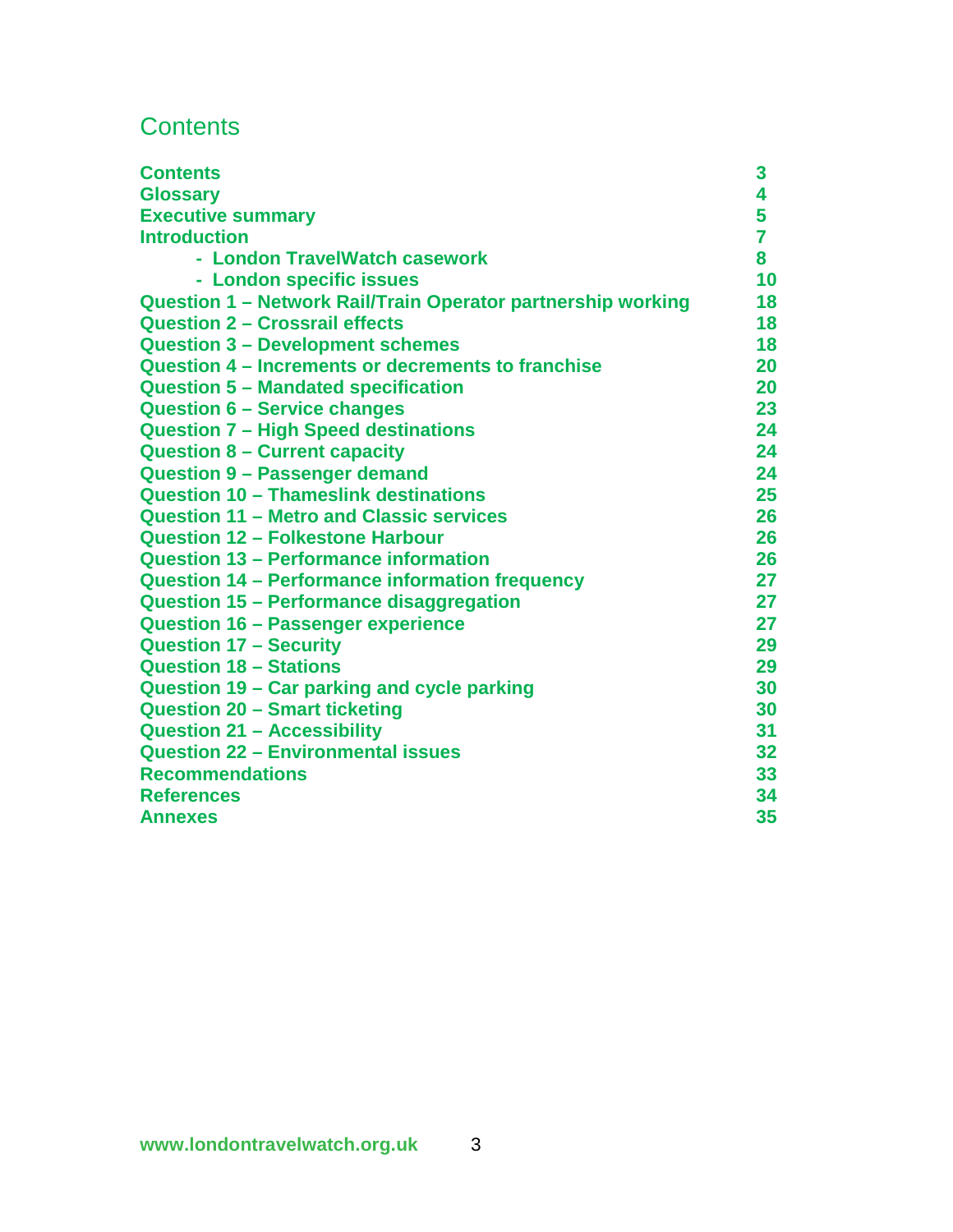# **Glossary**

| Term          | <b>Definition</b>                       |
|---------------|-----------------------------------------|
| DfT           | Department for Transport                |
| <b>DLR</b>    | Docklands Light Railway                 |
| <b>SQUIRE</b> | <b>Service Quality Incentive Regime</b> |
| TfL           | <b>Transport for London</b>             |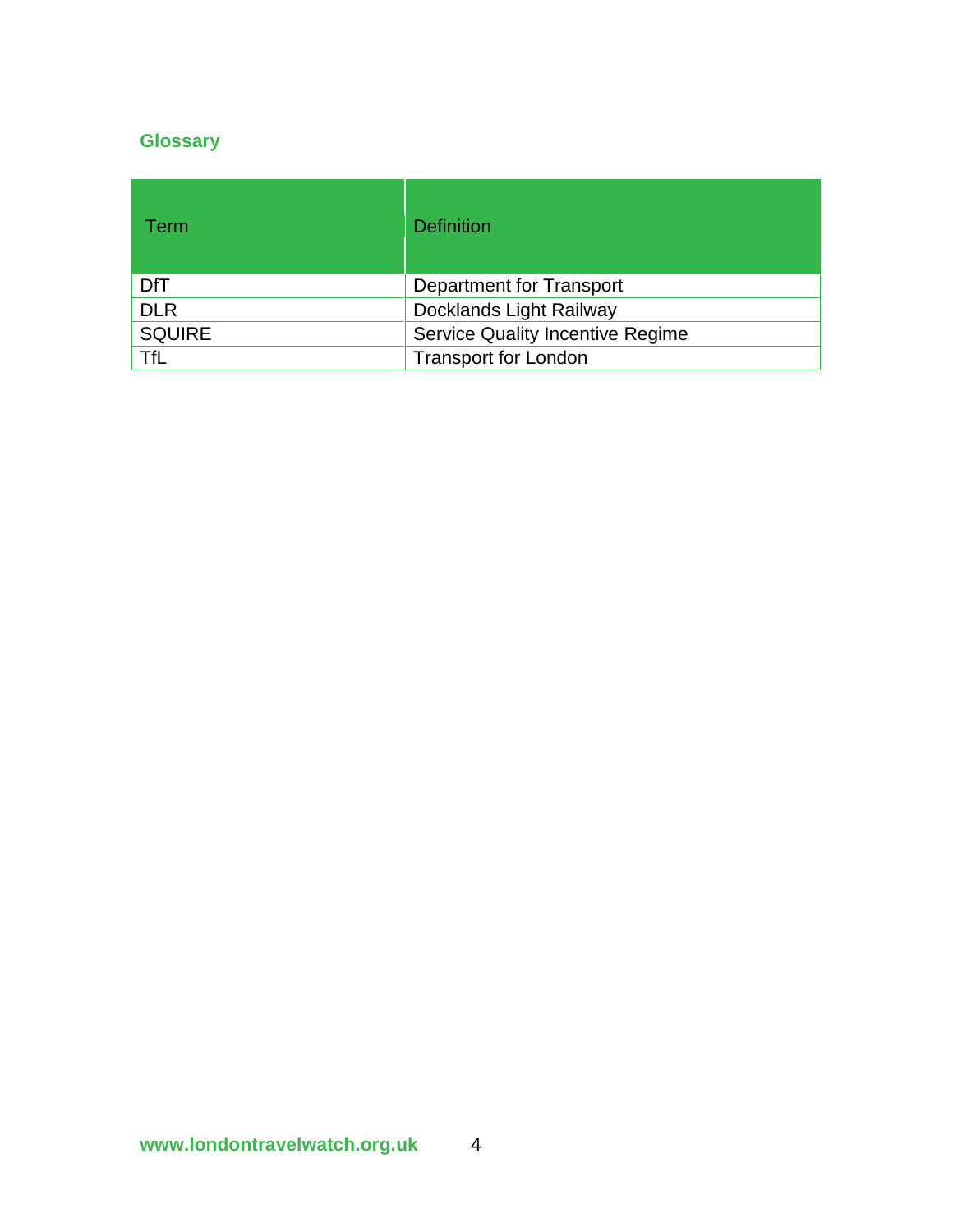# **Executive summary**

London TravelWatch welcomes the opportunity to respond to the Department for Transport's (DfT) consultation on the South Eastern franchise. The franchise is due to commence in April 2014 and will face challenges associated with the construction works of the Thameslink programme.

# **We support**

London TravelWatch supports the DfT proposals to ensure that the overall passenger experience improves throughout the life of the franchise.

#### **We welcome**

London TravelWatch welcomes the implementation of smart technology and integrated ticketing, along with the increased focus on the passenger experience.

#### **We recommend**

London TravelWatch's priorities for the franchise are:

- We believe that the optimum outcome for London passengers would be for the DfT to devolve responsibility for the Metro part of this franchise to the Mayor of London through Transport for London (TfL);
- Close working between the DfT, and the potential franchisees, with London TravelWatch in both this and other franchise consultations. London TravelWatch represents the clear majority of passengers on the South Eastern network, and produces many reports relevant for the franchise, for example "Fare Deals for London" about zonal fares. As the statutory body for most of the passengers affected by the franchise, we would like to see a greater role in assisting the Department and any bidders for the franchise for the benefit of passengers;
- Current levels of overcrowding on the route are significant. The provision of additional capacity through increasing services and good utilisation of rolling stock would enable a reduction in overcrowding levels. For those areas which do not conform to London TravelWatch's aspirations for levels of train service, an increase in frequency to a minimum of four trains per hour is our priority;
- 'Right-time-railway' London TravelWatch supports the concept that the improved performance of these routes is achievable by creating a focus on right-time arrivals. This means that arrival and departure times at all points along the route should be exactly on-time, rather than the current standard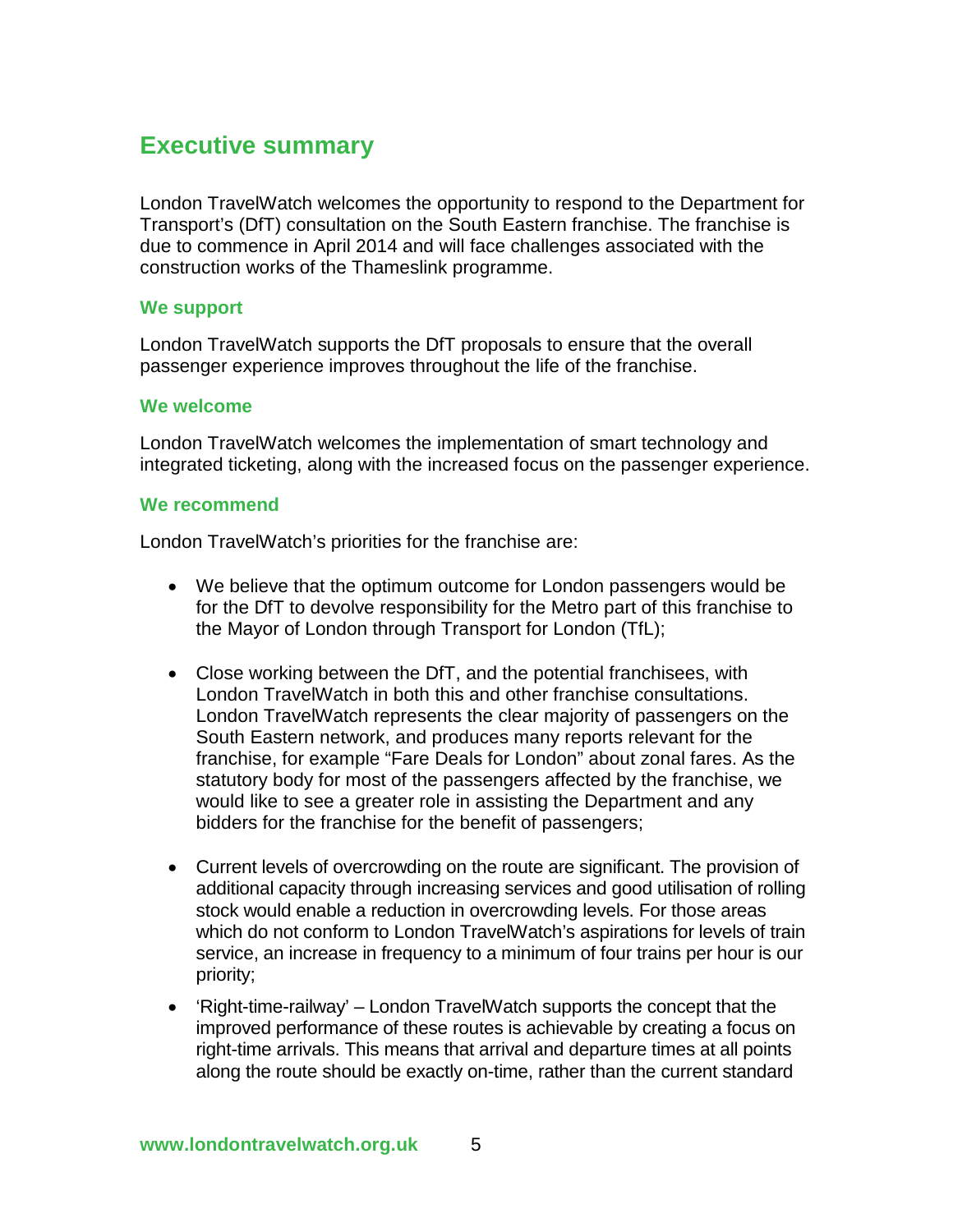that on-time is considered to be when the service is within five minutes of the advertised arrival time at the final destination only;

- Smartcard technology across the whole network, as it would benefit from integrated smartcard ticketing;
- Stations Minimum station standards from the independent 'Better Rail Stations Report' [\(http://assets.dft.gov.uk/publications/better-rail](http://assets.dft.gov.uk/publications/better-rail-stations/report.pdf)[stations/report.pdf\)](http://assets.dft.gov.uk/publications/better-rail-stations/report.pdf) to be adopted as part of the franchise, with further standards required beyond the minimum for stations that have greater passenger numbers than the Network Rail ranking of station classification suggests. Details of measures to achieve these standards and the correct application of the standards according to a reasonable classification should be part of the franchise obligations. A de-cluttering of signage at stations to make passenger information clearer and more consistent at the start of the franchise in combination with station deep cleans;
- Minimisation of bus replacement services The impact of planned disruption on passengers needs to be reduced in future franchises. Operators must be strongly incentivised to run trains where possible, rather than replacement buses. Where buses are necessary, a minimum standard of service needs to be provided in terms of information and bus quality;
- Investigation of closer working between the new operator and Network Rail. This would be an opportunity to provide better information about the service to passengers, especially at times of service disruption; and
- Customer complaints Train operators to monitor the demographics of their complainants and to advertise their procedures for all passengers to follow helpful complaint procedures, but particularly for those underrepresented in complainant statistics.

Coverage of London specific issues begins from page 10 onwards, as well as the responses to the Department's individual questions from page 18.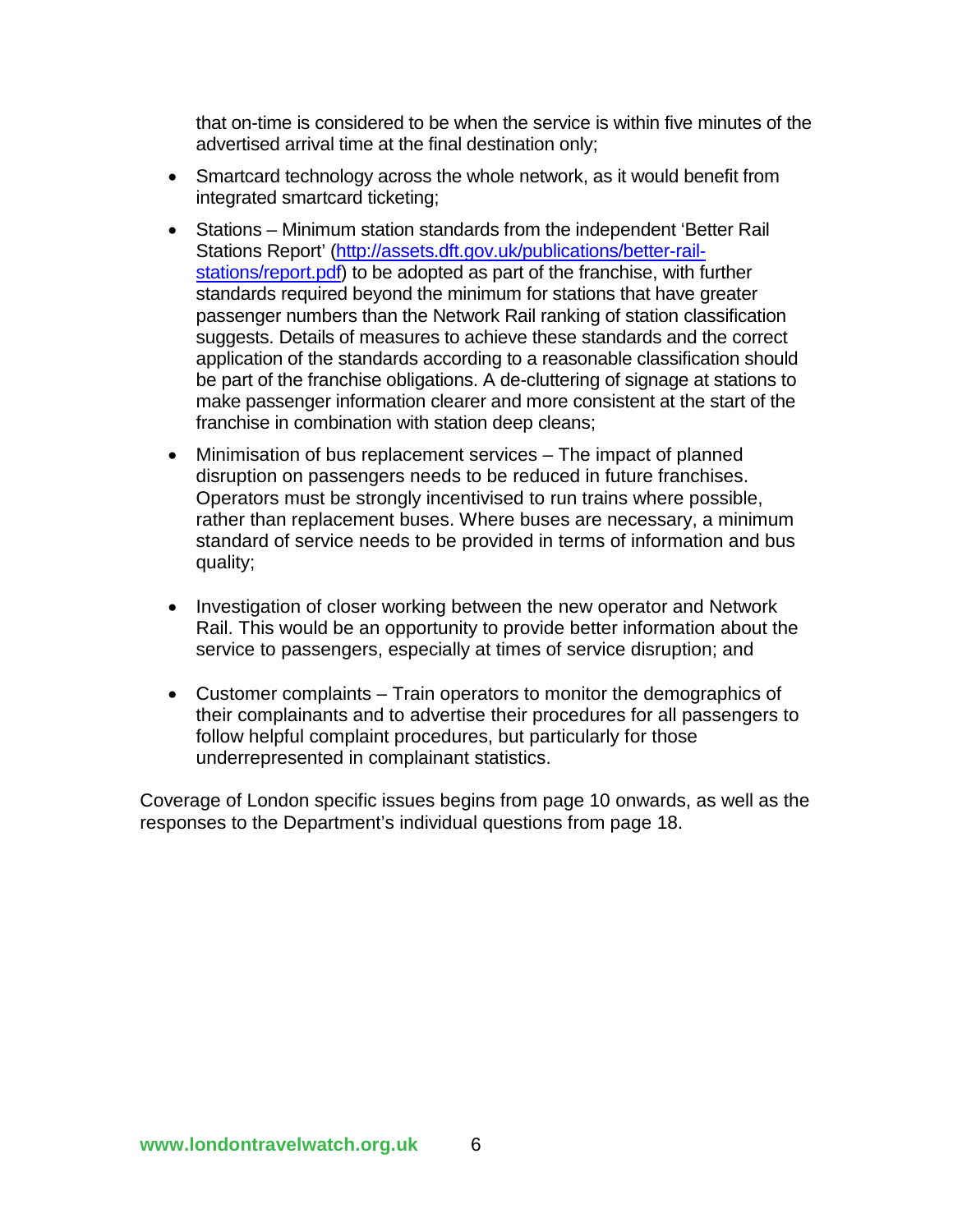# **Introduction**

Casework appeals, along with our current and past research, inform London TravelWatch's response. The area that London TravelWatch is responsible for is shown below:

**Figure 1 - London TravelWatch Remit Area**



For the South Eastern franchise, the London TravelWatch boundary covers all services within the London area, as far as Dartford, Swanley and Sevenoaks.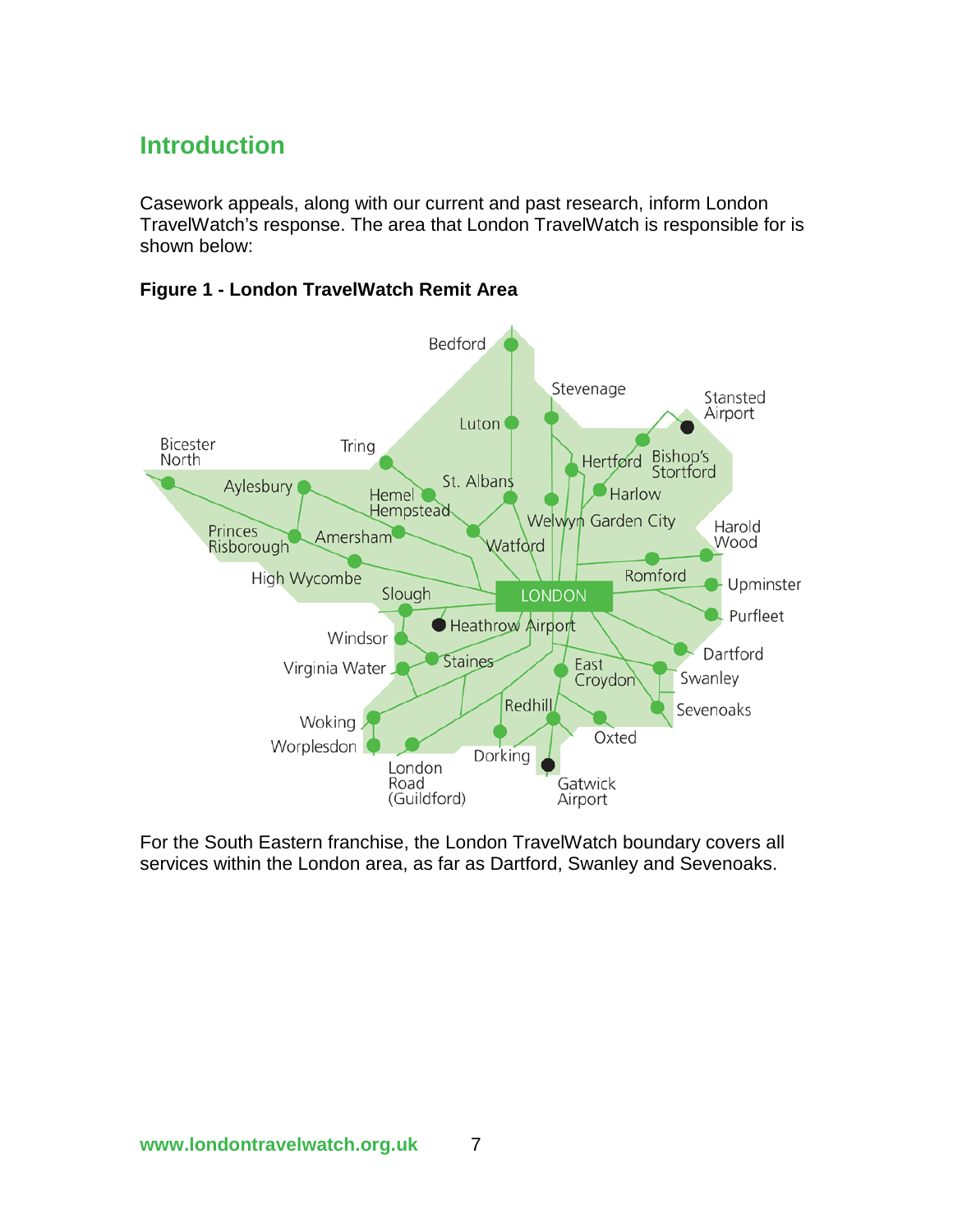# **London TravelWatch Casework**

London TravelWatch is the body to which transport users appeal if they are not satisfied by the response of the transport operator's complaints process. Across all train operators, London TravelWatch received 677 appeals against National Rail operators in 2011/12, the majority of which regarded fares and ticketing.



**Graph 1: Appeals received by London TravelWatch from April 2011 to March 2012**

Of all these appeals, 88 related to Southeastern services.

**Graph 2: Southeastern appeals by category**

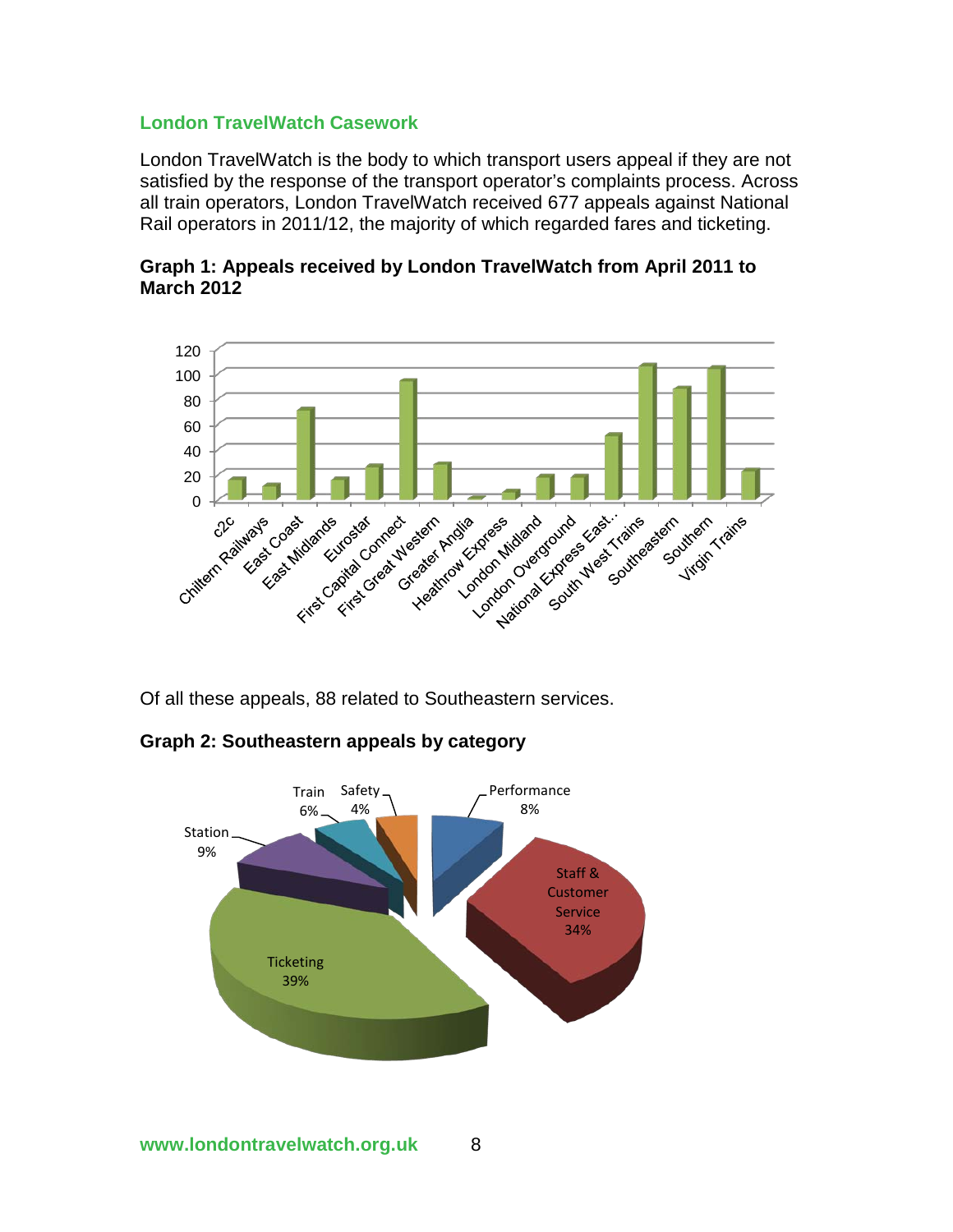**Graph 3: Southeastern appeals by category**



# **Southeastern**

For Southeastern operated services, 34 appeals were received by London TravelWatch regarding ticketing, with 30 appeals relating to staff and customer service.

In responding to this consultation, London TravelWatch has collaborated with Passenger Focus and we have shared our research with each other to expand our evidence bases. We have analysed casework studies as well as liaising with user groups and local authorities in areas affected by the franchise within London TravelWatch's remit. We have utilised our experience and previous research that relates to the South Eastern area, as well as holding regular discussions with the current operator and Network Rail. We have conducted research and monitoring, all of which has informed our response.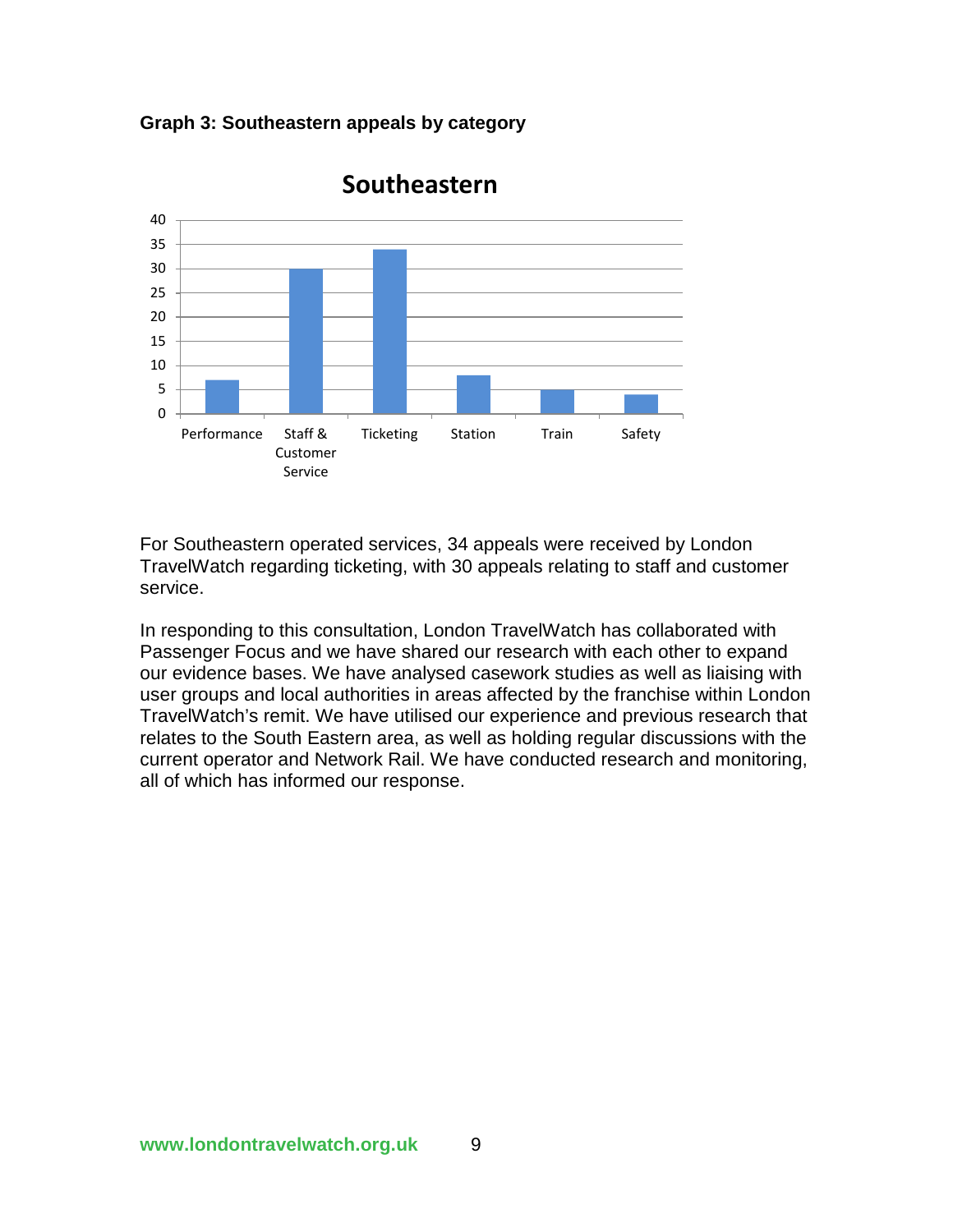# **Issues for London passengers relating to this franchise**

#### The importance to London passengers of this franchise

It is crucial that London TravelWatch has a significantly larger role in working with the DfT in developing the specification for franchises that are predominantly affecting passengers within the London area, with our research relevant and targeted to franchises such as this one. We can offer guidance in assisting with bidders and with the drafting of the consultation documents for franchises that relate strongly to London. We can also offer an unrivalled insight into issues that affect a clear majority of passengers across the proposed franchise. We cover some of our London-focused research below.

This franchise will be subject to significant operational challenges from the Thameslink Programme engineering works, and the change management process will inevitably be more successful and responsive to the needs of passengers if there is a strong management awareness of local issues. It is crucial that the new franchisee consults with London TravelWatch throughout the franchise in order to share best practice on dealing with these challenges.

The frequent changes to both services and facilities available at London Bridge through the life of this franchise will require careful management, and particular focus on the information provided to passengers will be crucial during this period.

The importance of London to this franchise underlines our belief that a separate franchise devolved to the Mayor of London through TfL covering the Metro services of this franchise would deliver the best outcome overall for passengers, with greater local accountability and management focus.

# Incomplete journeys incurred on Oyster cards

In 2011, London TravelWatch conducted a major piece of research on the impact on passengers of incomplete journeys, where the passenger has for whatever reason failed to 'touch-in or touch-out' using their Oyster card on their journey. Overall, TfL, and train operators collected around £60 million each year by in excess maximum fares.

For stations operated as part of the Southeastern franchise, the total amount of excess revenue collected in 2010 was £10.3 million, which is broken down by station in Annex 1.

This is a significant amount of revenue, although TfL believes that around 60 to 80% of the maximum fares charged would have been raised from customers had their Oyster card been correctly validated. Despite work on "auto-fill" easing the problem, it has not solved the problems completely, especially as less frequent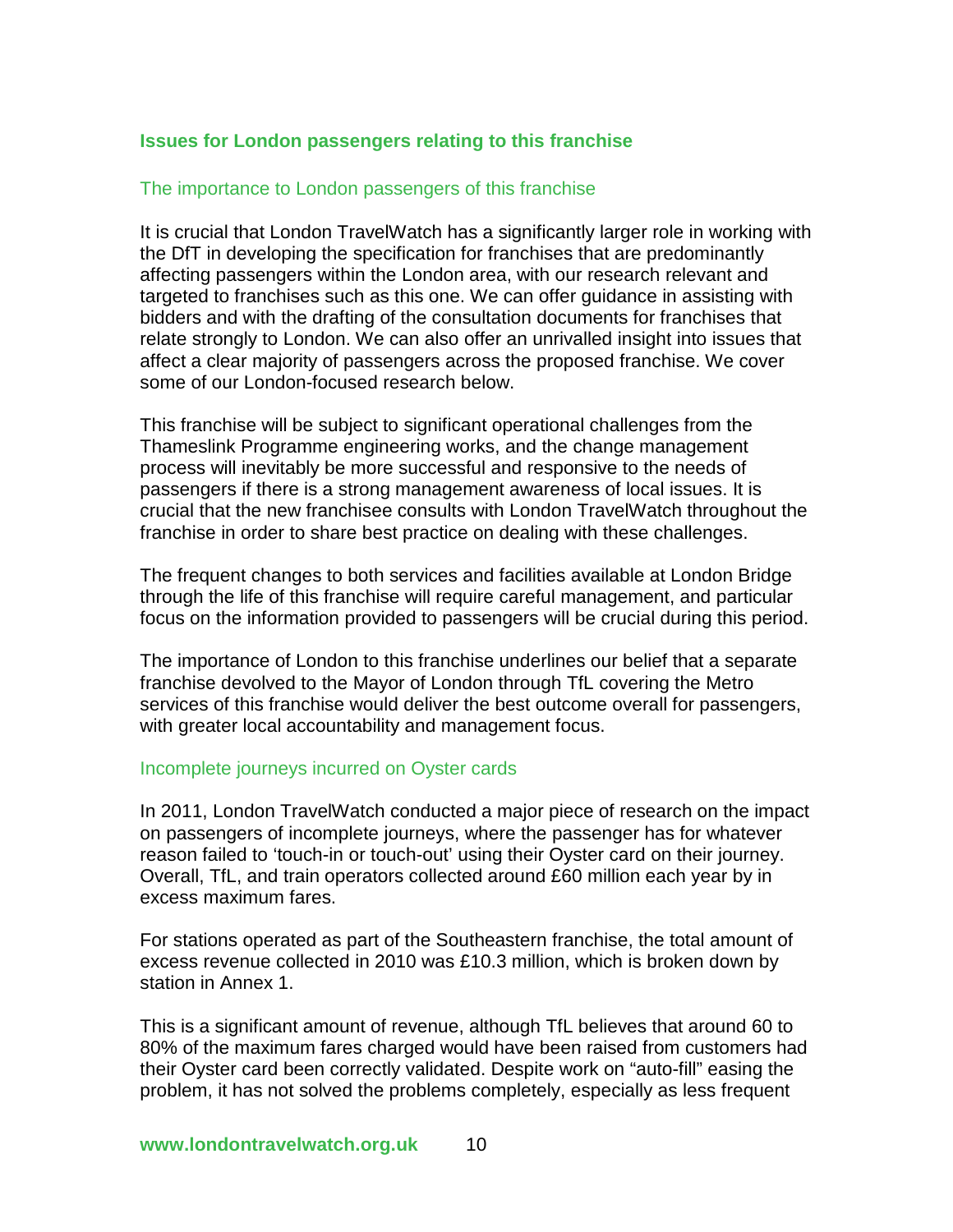users are more likely to have problems. Research has clearly shown that the continuation of such high levels of maximum fares charged is undermining confidence in Oyster and making passengers feel that Oyster is not delivering the expected value for money fares, with the cumulative effect hindering travel for infrequent users.

The London TravelWatch research is available from <http://www.londontravelwatch.org.uk/document/13964>

The principal recommendations relating to the South Eastern franchise are:

- To provide clear information as to where Oyster balance information can be obtained;
- To enable all National Rail stations with booking offices within the Oyster area to resolve Oyster related problems; and
- Ticket vending machines need to include the ability to view balances, top up and add Oyster products.

To fulfil these recommendations, all standalone card readers should have vinyls of a similar sort to that employed on the Docklands Light Railway (DLR), as shown in the picture below:



In addition, it would be worthwhile to install ticket vending machines at stations where no machines are available, such as Bat & Ball, Brixton, Dunton Green, Eynsford and Shoreham (Kent). These would enable passengers to buy Oyster products and help reduce ticketless travel.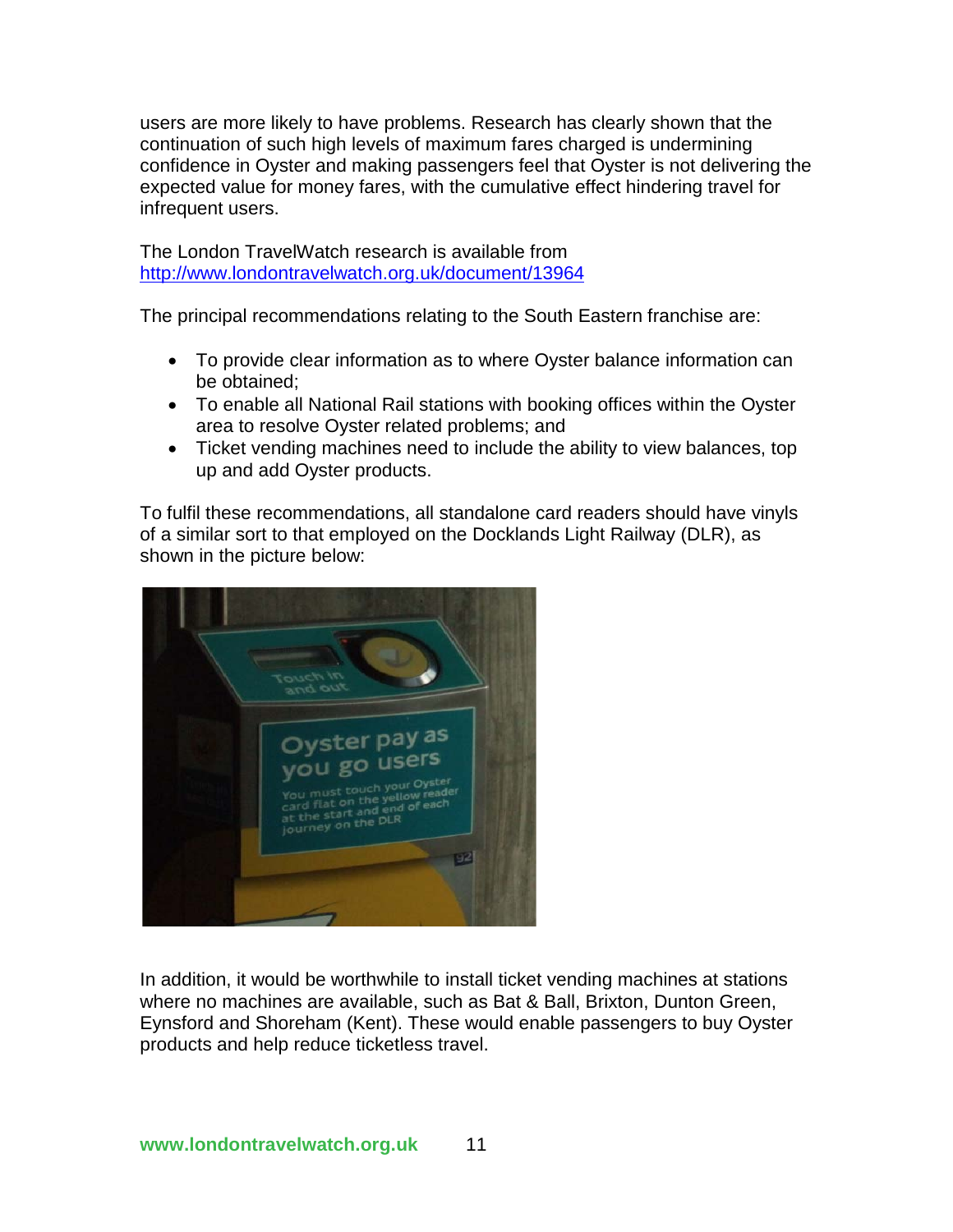#### **Ticket machines that do not accept cash**

Of great concern to us has been the decision by First Great Western and London Midland to disable the ability to accept cash at some of their ticket vending machines. This has major implications for those passengers who do not have access to credit or debit cards, such as those under 16, vulnerable adults by virtue of disability, or those who wish to buy a low value fare for which they do not necessarily want to use a card. In particular, such users may expose themselves to the risk of a Penalty Fare. We would like to see mandated that all stations on the South Eastern network have at least one ticket machine that can accept cash.

# **Gating of stations**

There are a number of stations on the South Eastern network that we consider should have ticket gates installed given the volumes of passengers using them, and the need to reduce ticketless travel and associated crime and disorder. Those stations we feel should be gated are listed in Annex 2.

# **Providing sufficient capacity and making best use of the capacity currently provided.**

Passengers on the South Eastern network currently experience high levels of crowding, particularly in the peak hours, so we would expect to see measures to help alleviate this situation. Measures to encourage more flexible journey times must be made, but by incentivising off-peak and shoulder-peak travel rather than pricing passengers without alternatives off the peak services. This will be of critical importance during the rebuilding of London Bridge station. The use of travel demand management techniques will be of paramount importance in managing passenger expectations and experience during this period.

The franchisee should consider introducing additional services to London Victoria and St.Pancras International on routes which also serve the catchment area of services that pass through London Bridge. This would enable those passengers who can to avoid the route through London Bridge. These should include evening and Sunday services from Dartford to Victoria via Peckham Rye, and an all day, all week Bromley South to Victoria service via the Catford Loop (calling at all stations including Wandsworth Road and Clapham High Street). Potentially, a limited stop peak hour only service from Sevenoaks and/or Orpington to Blackfriars (and potentially beyond) calling only at Bromley South, Loughborough Junction or Denmark Hill and Elephant & Castle could be operated by either the South Eastern or the Thameslink franchise to help encourage passengers to avoid London Bridge.

The franchisee should consider promoting interchange with the DLR at Lewisham, Woolwich Arsenal and Greenwich. Interchange at New Cross with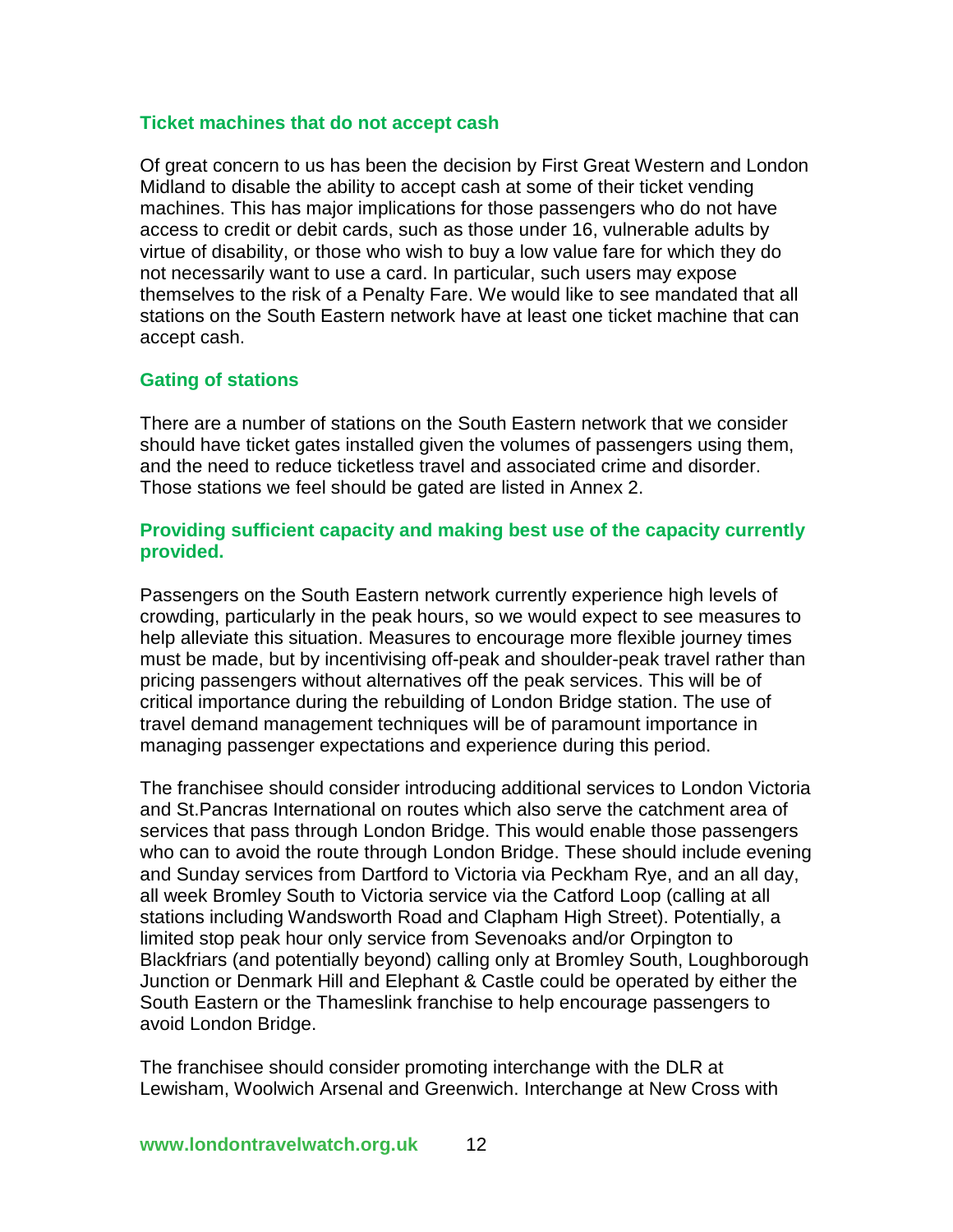London Overground could also ease pressure at London Bridge. London Cannon Street should open in the late evenings and weekends on a permanent basis, which would also act as an interchange with Bank/Monument London Underground stations, and negotiation with London Underground to create an interchange here would be very beneficial. The maximisation of these interchange possibilities will significantly improve the efficent use of capacity on the network by its users.

From further afield, the full benefit of the high speed route into St.Pancras International is yet to be realised, because of the difference in fares with conventional services, and the further penalty of not being able to reach Farringdon, City Thameslink and Blackfriars without purchasing additional tickets from this route.

Services during this franchise will be subject to frequent changes associated with the Thameslink Programme, and some services currently operated by the South Eastern franchise could transfer to the Thameslink network. Services should be designed so that the overall journey time to or from London is short enough that performance is reliable, and that First Class provision is unnecessary for all but the longest journeys. The services should be designed with passenger demand as the primary driver, rather than railway traditions or operating practices. A thorough review of what is and is not possible to be provided in the timetable should be undertaken with passenger representatives to determine which services and destinations should be served by the Thameslink franchise, and which should be served by the South Eastern franchise.

We recommend changes to First Class provision and marketing, based on our research conducted in 2010 into passenger attitudes to First Class, which is available from [http://www.londontravelwatch.org.uk/document/4222.](http://www.londontravelwatch.org.uk/document/4222)

Because of our findings, we recommend declassification of first class accommodation where the majority of passenger journey times are of less than one-hour duration. For passenger journeys of over one hour, we believe that there is a considerable scope to persuade passengers to upgrade to first class, if information about the benefits and advantages of such an upgrade are available. Where operators such as East Coast, Virgin Trains and Greater Anglia have implemented these recommendations, there has been increased take up of first class on long distance services. London based operators such as Southern and First Capital Connect found that declassification, either selectively or permanently, has resulted in more capacity available to standard class ticket holders. We recommend that the new franchisee consider the declassification of any trains that operate solely within the Metro area.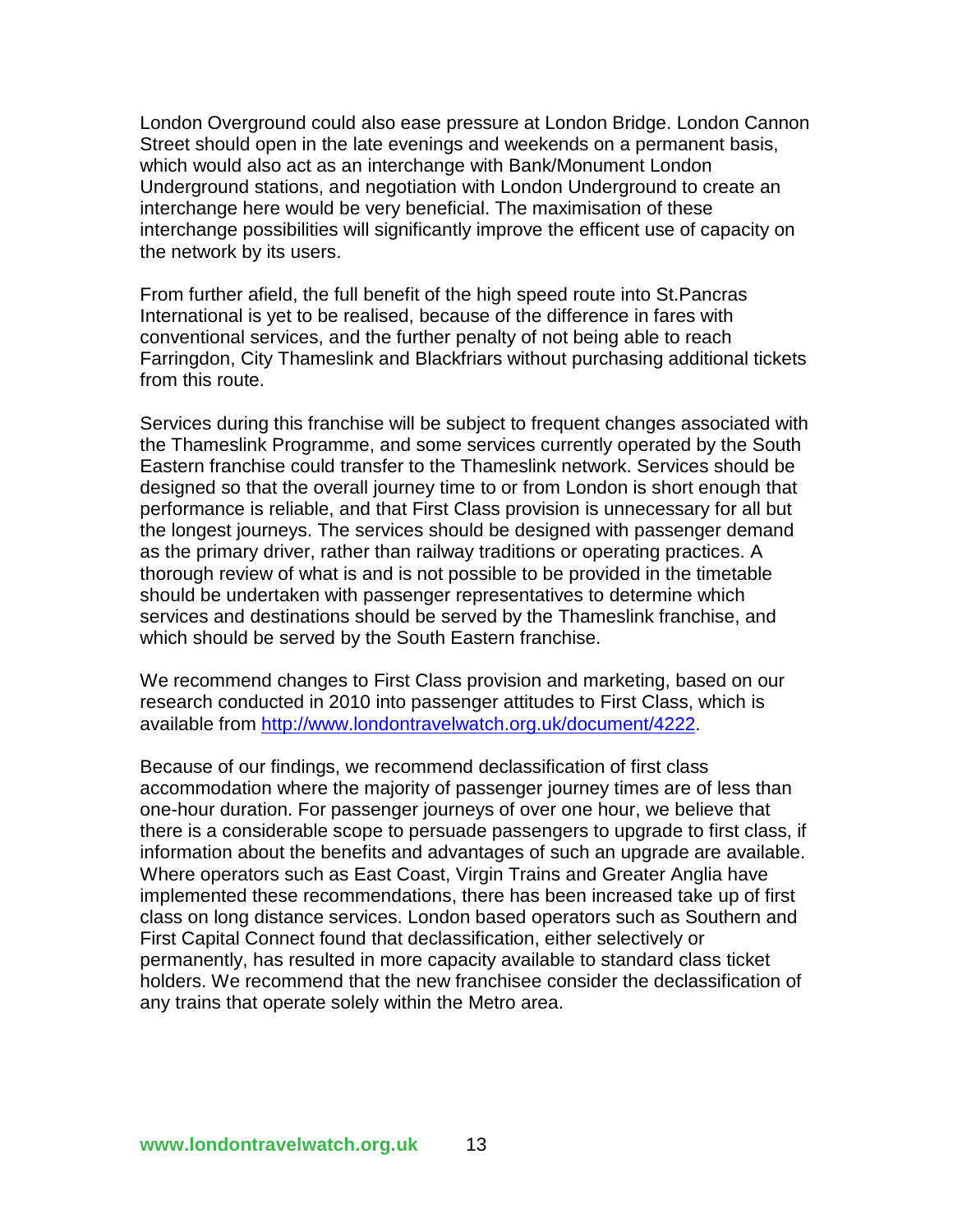

**Graph 4 - Graph of Responses to the Question, 'on which, if any, of the following lengths of journey do you believe first class rail services should be available?'**

# **Providing train services in the evenings and weekends / improving ticket facilities at smaller stations**

We would advise that the Office of Rail Regulation station usage statistics suffer from a considerable under-reporting of passenger numbers, especially in the London area where the discrepancy can be up to 400%. This is due to insufficient recording of the use of Travelcards, Freedom Passes and Oyster Pay As You Go trips. This results in considerable difficulty in obtaining funding for schemes such as Access for All, and in demonstrating the value of additional services at lighter used stations.

Passengers see late evening and Sunday services as important, and these should be of the same level as currently provided at other off peak times. In addition, we also believe that passengers wish to see improved ticketing facilities, particularly where no Oyster top up facilities and no means of purchasing a ticket from a vending machine exist.

Providing train services in the evenings and weekends, and improving ticket facilities at smaller stations are extremely important growth areas for the franchise to deliver, and the rolling stock is already available. Providing sufficient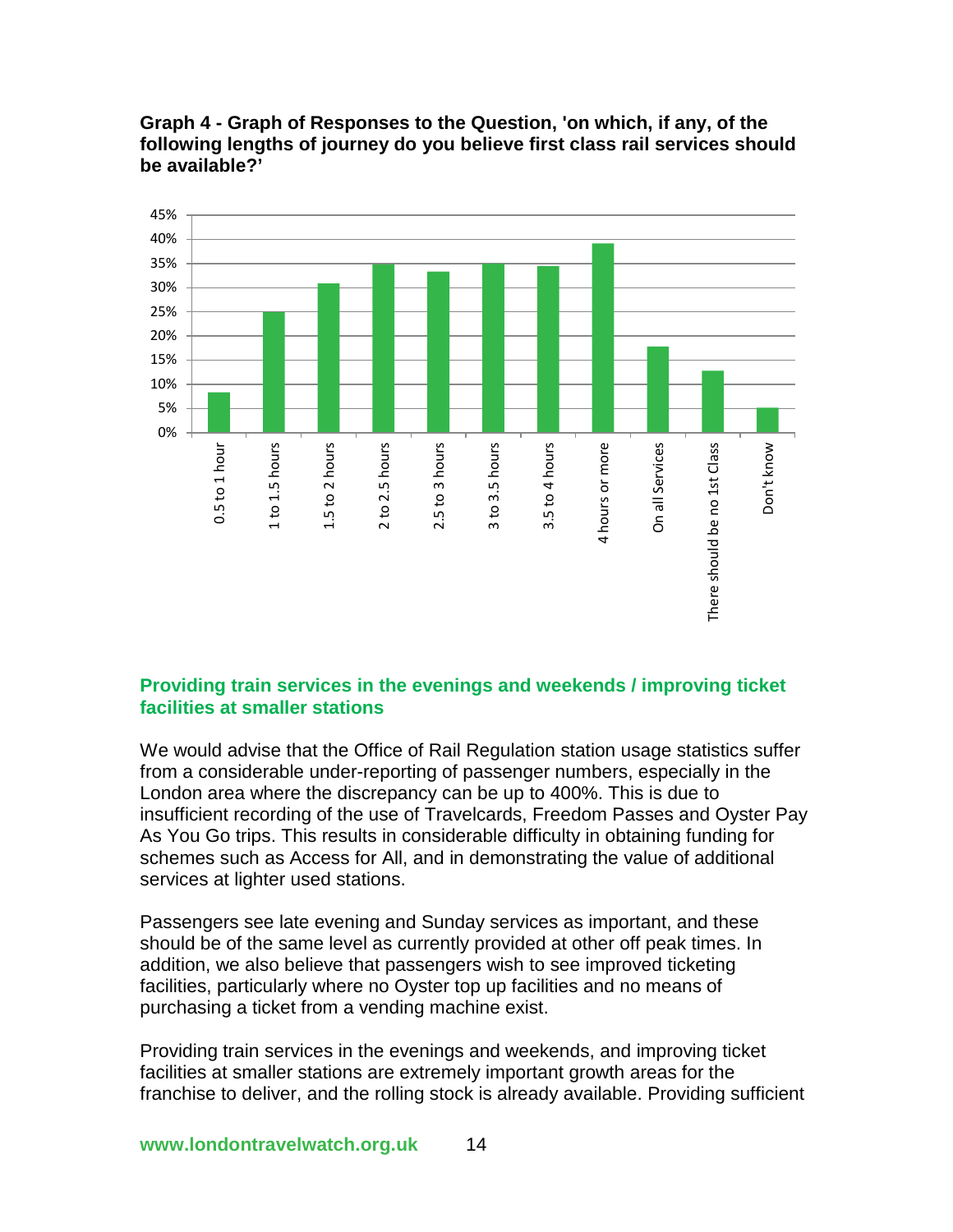capacity for the growing off-peak and weekend market is important for the new franchise, and evidence from other areas shows a significant demand for improved services outside the peak times.

In this franchise, our research shows that there is a need for improvements to the following services:

- The single most important service improvement in this franchise would be providing an all-day service from Victoria to Bromley South (via the Catford Loop), calling at all stations including Wandsworth Road and Clapham High Street. This would also improve the service frequency through this corridor, which will otherwise be under-provided to Victoria. This service would provide a number of benefits, including restoring the link from Wandsworth Road and Clapham High Street to Victoria, and improving the service frequency from the Catford Loop line stations to at least four trains per hour to London from the current inadequate two. Additionally, this service has the potential to attract significant traffic and to assist in the effort to rebuild London Bridge station during the period of this franchise as a result of:
	- o The close proximity of stations with services to London Bridge, for example:
		- Shortlands Bromley North;
		- **Beckenham Hill Lower Sydenham;**
		- Catford Catford Bridge;
		- **Crofton Park Honor Oak Park;**
		- **Brockley Nunhead;**
		- **Queens Road Peckham Peckham Rye;**
		- Kent House Clock House
		- **Denmark Hill East Dulwich: and**
		- Clapham High Street Clapham North
	- o The interchange with the East London line extension to Clapham Junction; and
	- o The promotion of the Clapham High Street Clapham North interchange with the Northern line, to attract car users travelling between South East London and South West London via the congested and inadequate South Circular Road or other orbital routes;
- Services to and from London Cannon Street should run throughout the weekend, and late evenings on Monday-Friday. In recent years, the City has developed a significant nighttime and retail economy, which along with changes in employment patterns in the financial sector has resulted in a significant increase in demand for public transport at these times in this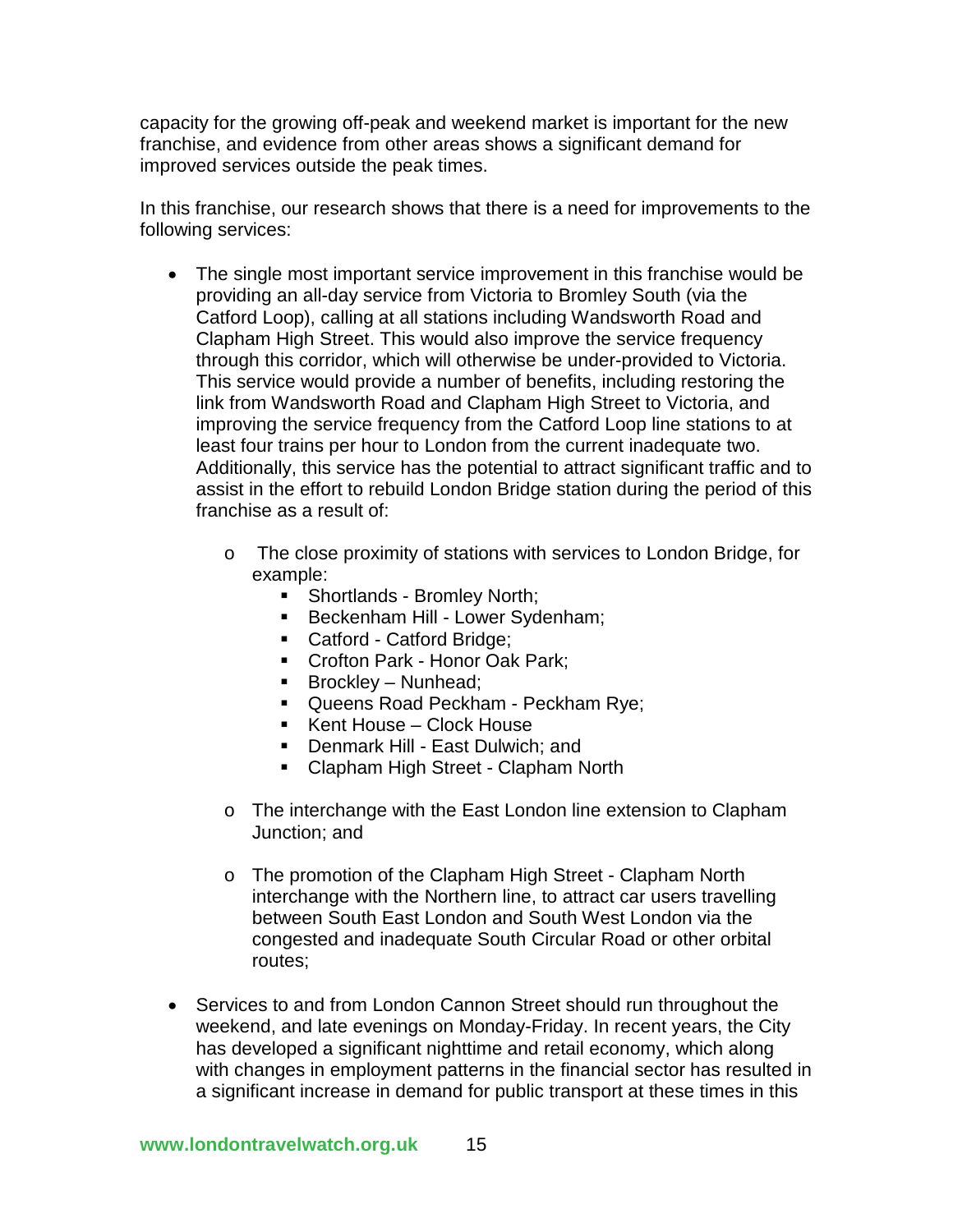area. However, the pattern of services provided by the franchise reflects historic operations rather than current passenger demand. The result is a suppression of demand or a diversion of passengers to London Bridge who want to access the City directly. The reconstruction of London Bridge will require significant work at evenings and weekends. Reducing the pressure on London Bridge during this period will be crucial, and so the introduction of late evening and weekend services to, and from, Cannon Street will enable passengers to better access their ultimate destinations;

- The current service from Dartford to Victoria via Lewisham does not run in the late evenings or on Sundays, leading to confusion and frustration for passengers. This route should run at all times as it provides an alternative route to central London without using London Bridge, Waterloo East or Charing Cross, and also provides connections at Peckham Rye for passengers who do not wish to interchange within central London for local journeys within South London;
- Services from Chelsfield, Knockholt and Dunton Green are currently restricted to two trains per hour, with only one train per hour on Sundays, despite experiencing significant growth. Chelsfield is one of the busiest stations in the London area to have such a low level of service and additional calls at Chelsfield on existing fast services could provide valuable additional capacity. Dunton Green is currently seeing significant house building adjacent to the station site that will generate demand both locally to Sevenoaks and towards London;
- The Bromley North branch should operate on Sundays as it serves the retail area of Bromley town centre; and
- The operation of the Sevenoaks line services at evenings and weekends to serve Elephant & Castle and Blackfriars is welcome. However, user groups tell us that these services would have much more utility if they were to run through the Thameslink core to serve the nighttime and weekend economies around Farringdon and St. Pancras International stations. This route will transfer to the Thameslink franchise, but provides interchange opportunities for South Eastern franchise passengers.

# **Improving the take up of use of rail by minority and underrepresented groups**

This franchise serves many areas with significant minority group populations. London TravelWatch believes that in some cases, usage is significantly less than for the majority population, and that where rail is used, the take up and access to the complaints process is limited. London TravelWatch recommends that the new franchisee monitor the ethnic and social backgrounds of complainants to ensure that the representation of minority groups is proportionate. In addition, we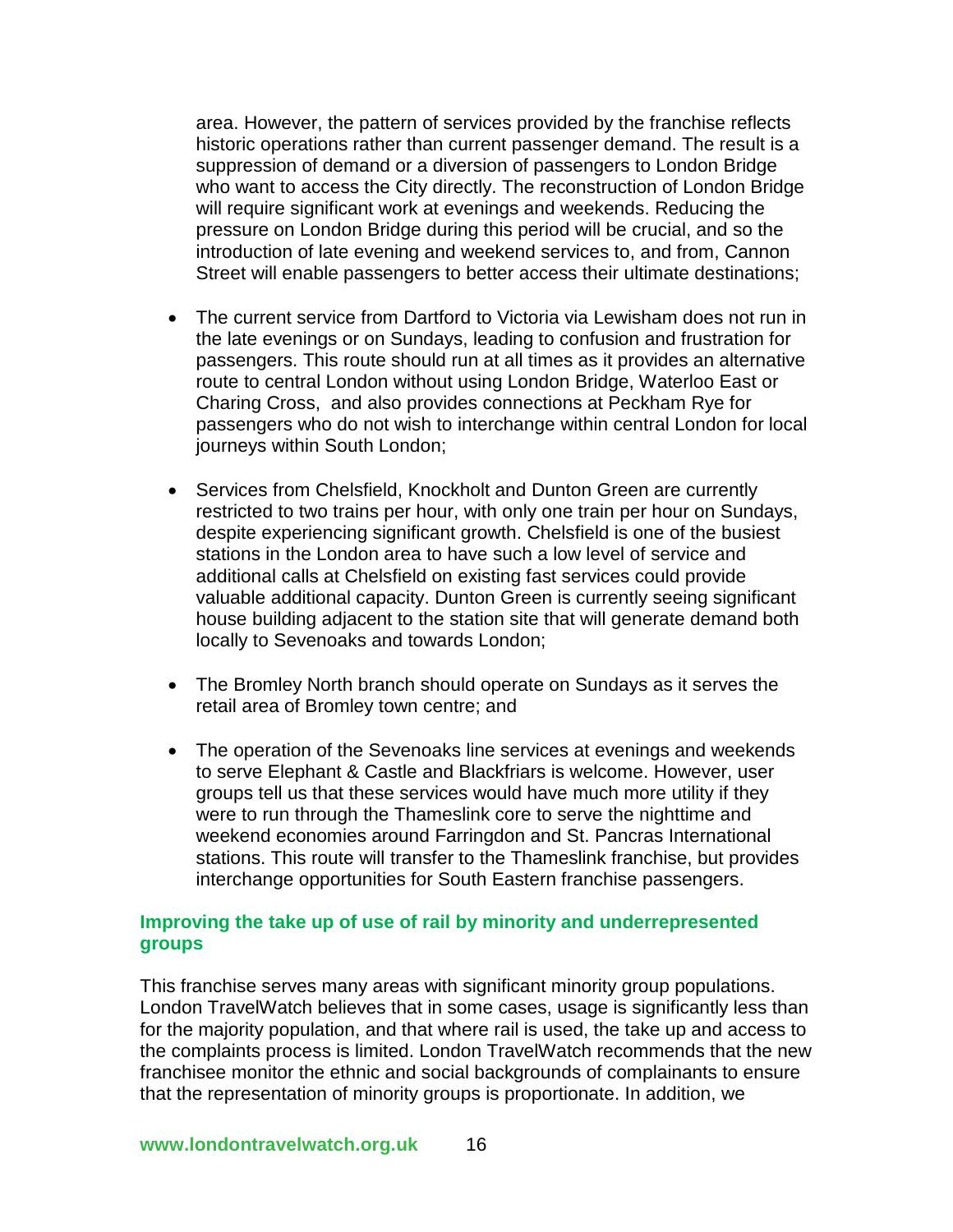recommend the example of the DLR community ambassador scheme, which uses members of local communities to reach out to minority groups, to encourage them to use the DLR but also acts as a conduit for comments and complaints where conventional channels are either not available or inappropriate.

#### **Improving the passenger experience of stations**

In 2011, we undertook a research project to identify best practice at interchanges in the London area. This is available from <http://www.londontravelwatch.org.uk/document/14197>

We found that there were serious shortcomings in wayfinding, signage and information provision, including imperfect information showing access to bus and London Underground interchanges. There are lessons that should be applied from the report, which when introduced will lead to a considerable improvement in onward travel from the London Terminal stations for many passengers.

In London, there is a widely adopted "Continuing your journey" mapping system, based on TfL mapping and Legible London signage. The design of this system meets the needs of pedestrians, instead of the adaption of existing maps for motorists. The maps are at all London Underground stations, bus stations and stops, as well as at an increasing number of National Rail stations.

We would expect franchisees to work with TfL to introduce "Continuing your journey" and Legible London mapping in and around their London stations. Outside London, we wish to see bespoke pedestrian mapping systems introduced, designed specifically for onward pedestrian journeys, including journeys to interchange points such as bus stations.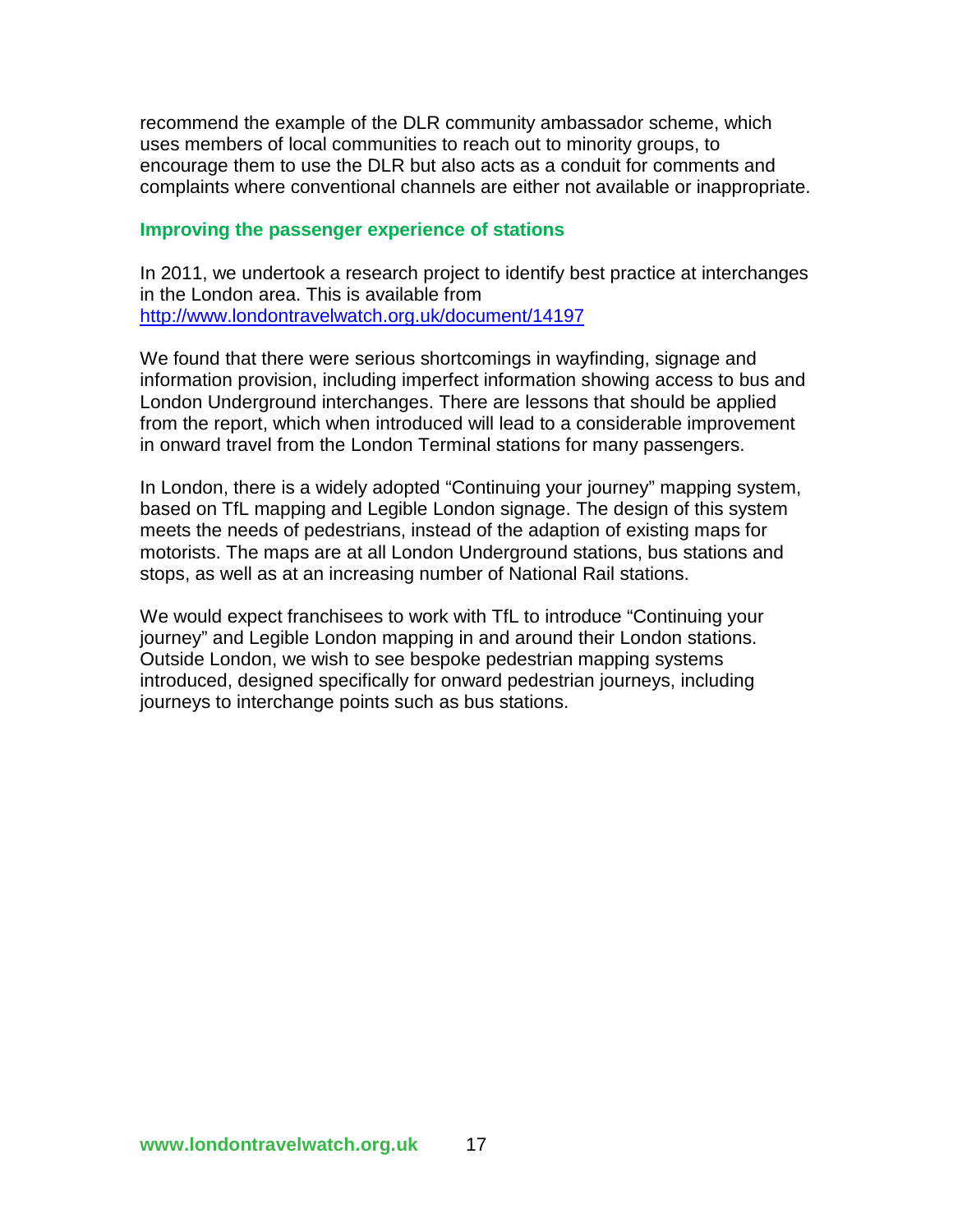# **Responses to the individual consultation questions put by the Department**

# **Question 1**

# **What improvements do stakeholders believe could be made on the combined franchise through partnership working between Network Rail and the new operator?**

London TravelWatch is watching the development of the "Deep Alliance" between Network Rail and South West Trains with interest. If a similar scheme begins in the South Eastern franchise area, we would support it if the alliance benefits passengers, through improved information provision, recovery from poor operational performance and improved communications. If alliancing develops into a primarily financial arrangement then we would not have any comments regarding alliancing in franchises and would look for other partnership working opportunities to improve the journey experience for the travelling public.

We are also aware that the implementation of different alliances around London could potentially lead to a situation where each alliance focuses on a narrow area of responsibility and misses elements of London-wide co-ordination.

Closer working on issues such as the management of core stations, the united implementation of litter and graffiti clearance and information to passengers at times of disruption are all important, regardless of whether there is an official alliance or not.

# **Question 2**

# **What, if any, changes to South Eastern services need to be made given the likely changes in demand that could result from Crossrail?**

We have no specific proposals at this time. We would like to reiterate the need to keep passenger demand as the basis of any timetable change, and that there is meaningful consultation regarding timetable changes between the operator, Network Rail, and passenger representatives before implementing any changes.

# **Question 3**

# **Are consultees aware of any other rail or non-rail development schemes that might affect the new franchise?**

Much of South-East London will experience considerable growth over the life of this franchise, which combined with the current significant under reporting of passenger numbers in and around London will lead to considerable pressure for improved services.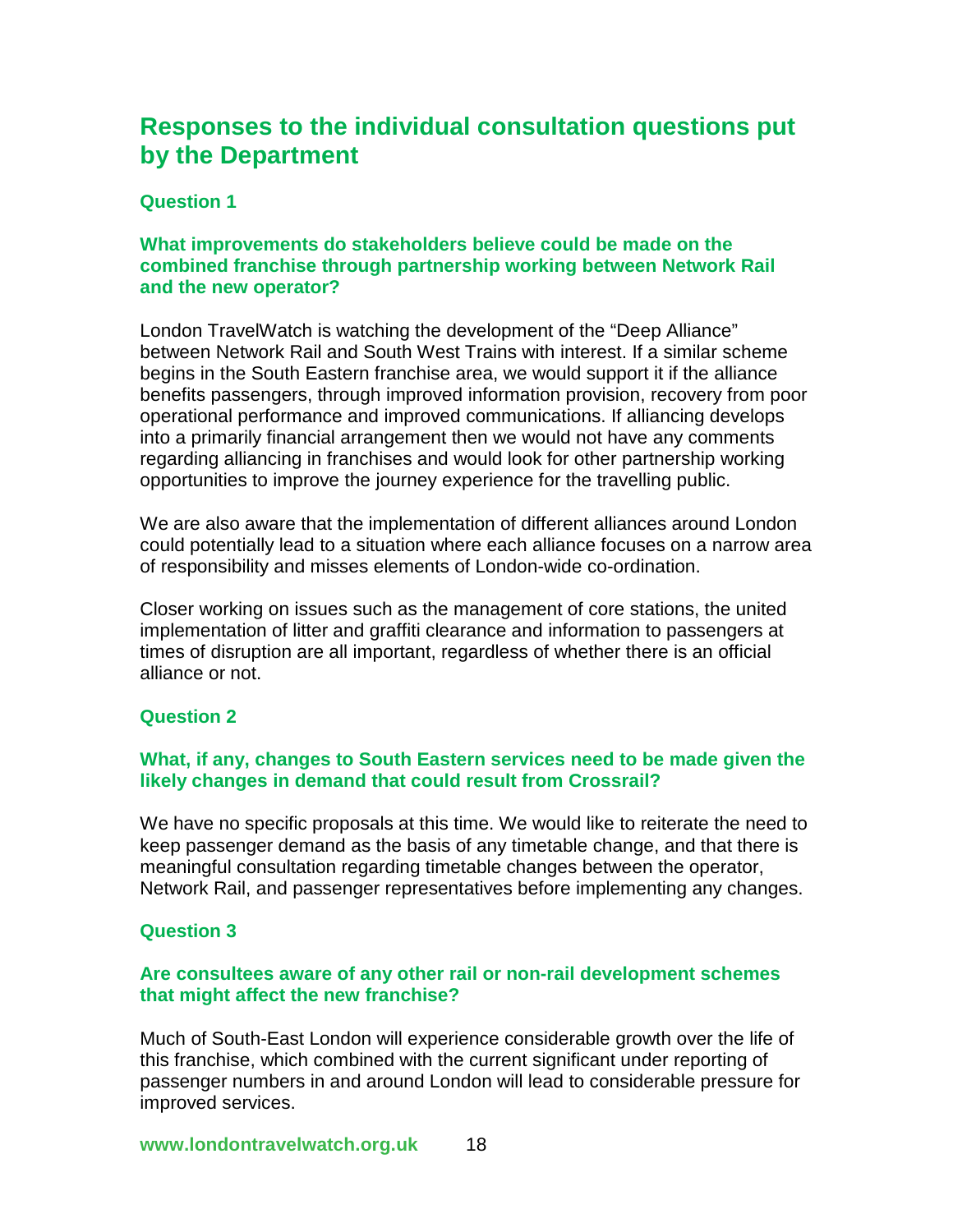There are specific schemes focused on the town centres of Brixton, Bromley, Catford, Lewisham and Peckham, as well as smaller developments near to stations such as Dunton Green, Eden Park and Lower Sydenham that will have an impact on demand for services during the life of this franchise. In particular, the growing population and density of development in inner London will require a greater focus on the quality and quantity of services provided to and from this area.

The Brixton Masterplan envisages a Brixton High Level station serving as an interchange between the new East London Line services, the proposed Victoria to Bromley South (via Catford Loop) service as well as the existing Victoria Line underground and mainline services from Victoria to Orpington. Along with local buses, Brixton perfectly fits all objectives for a Strategic Interchange, and the new franchise should consider passive provision for this station as a minimum.

Bromley will see significant redevelopment around both South and North stations, with an increasing proportion of high-density residential developments that will favour public transport usage.

Catford has a number of large vacant sites (adjacent to Catford and Catford Bridge stations) that when redeveloped will add significant demand at this location, and would ideally incorporate major improvements at both stations.

Lewisham will also see major redevelopment around the station. This should allow the major deficiencies in access to this station addressed. Currently, access to the north and west is poor and involves a convoluted and long walking route to the entrance on the south side of the station. There is an opportunity to provide an entrance at the base of the current platform 4, with entrances to the DLR directly and the adjacent Tesco car park. This would allow a more direct walking route from the North to the station and allow the closure of the ungated Silk Mills Path entrance. Similarly, there are opportunities on the west side of the station using the platform 1 lift tower. Opening exits at these locations would considerably extend the walking catchment area of the station, and reduce separate car journeys to supermarkets in the area by allowing travellers to use the Tesco store as part of their rail journey.

Peckham Rye station will be the centre of community led redevelopment of the town centre, and will be a significant generator of new travel on this franchise. This will support the introduction of enhanced services such as Victoria – Bromley South via the Catford Loop and later evening and Sunday Victoria – Dartford via Lewisham services.

A High Level station at Brockley would also be very useful, and would provide an interchange between the line from Lewisham to Victoria and the Southern and East London Lines between Croydon and London Bridge or East London. This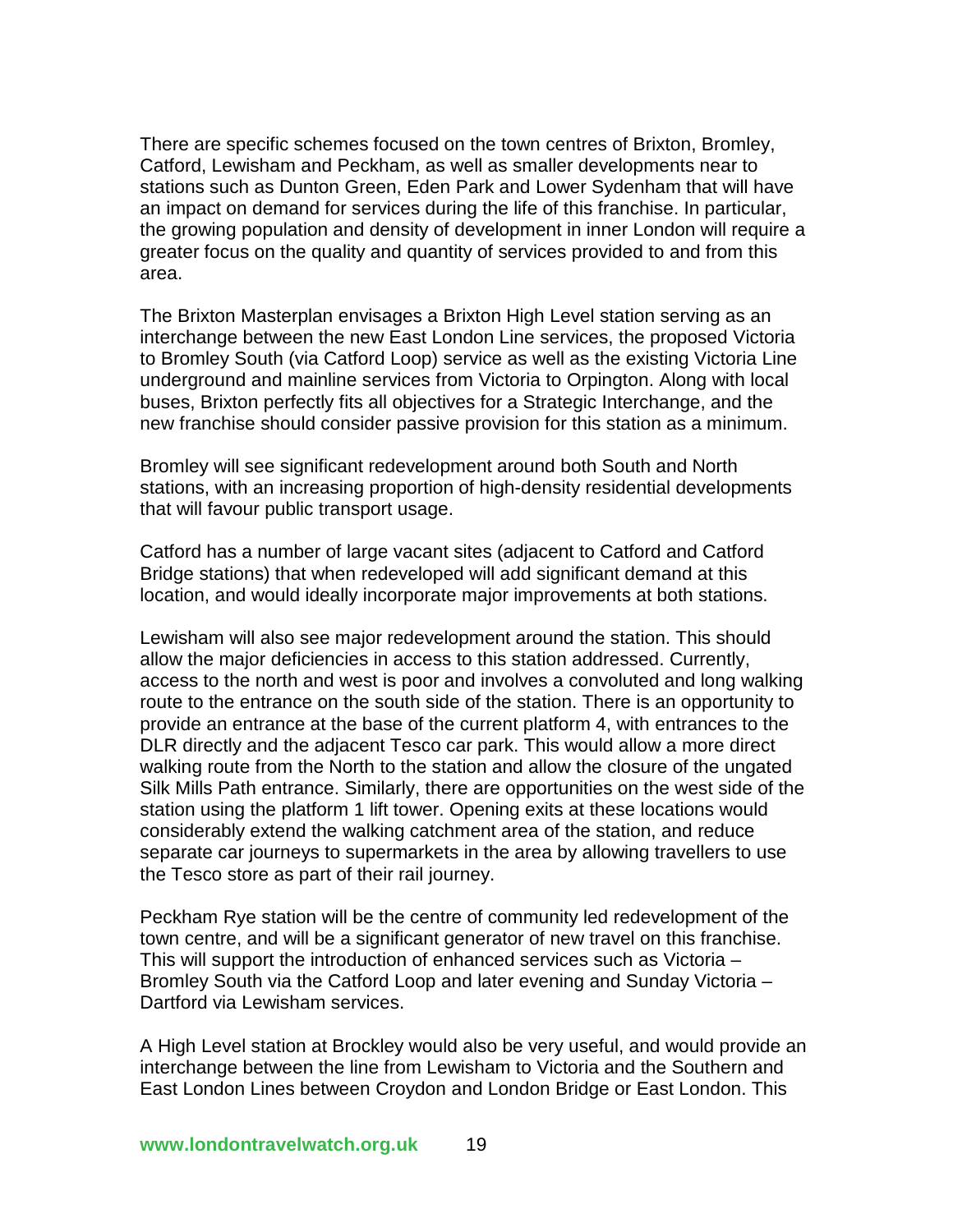would provide, amongst other links, the quickest route by any mode between Lewisham and Croydon.

The existing interchange between Kent House and Clock House would benefit from improvement. In particular, the walking route between these two stations is poor because of the need to use unmade roads outside of Kent House station. This is the only station in London not accessible by a tarmac road and is particularly difficult for elderly and disabled travellers. The franchisee should work with Bromley Council and local residents to implement a solution.

# **Question 4**

**What increments or decrements to the specification would stakeholders with to see and how would these be funded?**

Please see our response to Question 5.

# **Question 5**

**Which aspects of the specification, in addition to those services operating on the HS1 network, would stakeholders wish to see mandated and which aspects of the specification could be left to the discretion of the operator?**

London TravelWatch is increasingly concerned with the decline in service when allowing operators to act without mandated service requirements. An example of this is the current Chiltern December 2012 timetable proposals, which see a reduction in service to a minimum at nearly all of their London area stations as these stations provide a lower "yield per passenger" than the more lucrative long distance services. Due to the inherent nature of private operators to regard profit as more important than providing services for social reasons, we feel that a strongly mandated service specification is the only way to ensure that passengers can have confidence that their service levels will be reasonable. We would wish to see all of the aspects that build up the specification be mandated as the only way to maintain service levels for passengers, such as first and last trains, peak and off-peak frequencies and destinations.

London TravelWatch research concludes that passengers primarily want services that are frequent and reliable, with good interchange and affordable fares. However, the current South Eastern timetable does not fully reflect the needs of passengers, particularly in Greater London. The specification for this franchise therefore needs to reflect current and future passenger needs rather than current and historic service patterns.

London TravelWatch would like to see improvements to late evening and Sunday services so that they operate at the same frequency and stopping pattern as the off-peak Monday to Saturday timetable. Research shows that passengers who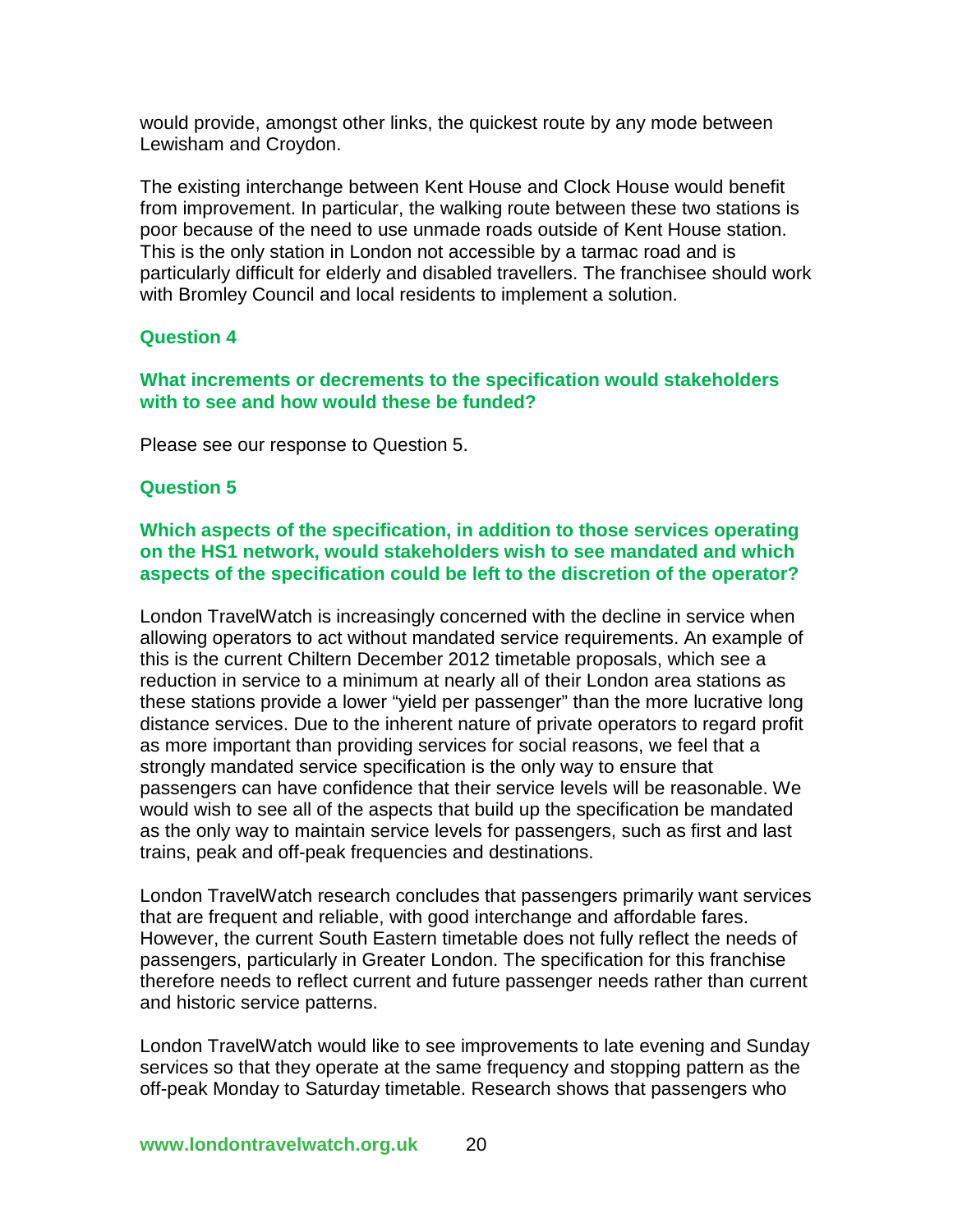travel at off-peak times place greater value on regular interval services with consistent stopping patterns and journey times. In the London area over the past 10-15 years, late evenings and Sundays have seen large increases in activity so these times are often as busy if not busier than Monday to Saturday daytimes. London Underground traffic volumes and bus usage at these times have also increased dramatically, showing the demand within London for this service level. This is relevant throughout the London area, but especially the Bromley North branch, which currently has no Sunday service at all.

We wish to see the Sunday timetable for the network enhanced to the level operating off-peak on Saturdays, and believe that the weekday evening service between 2100 and 2400 should be the same pattern as that operating between 1900 and 2100, with four trains per hour on all routes as the minimum, in line with the changes above.

London TravelWatch would also like mandated in all franchises that public holidays, including Boxing Day, operate an understandable service pattern, rather than the current situation where one operator has a Monday-Friday service without peak trains, one a Saturday service and yet another a Sunday service. There should be more combined working between operators to ensure that a single timetable is in operation that passengers can instinctively understand, and connections between operators work as they are using the same timetable.

Similarly, for the period between Christmas and New Year when reduced services for commuters might operate, we would like more co-operation on adjacent routes, and for operators to cease using the description of Saturday services as this creates a significant expectation amongst passengers that ticket restrictions, prices and cycle policies should also conform to Saturday practice. Each year London TravelWatch receives a regular series of complaints from passengers on this subject – and in most cases, these are not resolved, as the passenger does not understand how a Saturday service can have Monday-Friday restrictions.

We would like the enhancement of all aspects of the train service in accordance with the London TravelWatch paper 'Requirements for Trains Services', which is available from [http://www.londontravelwatch.org.uk/document/10314/get.](http://www.londontravelwatch.org.uk/document/10314/get)

London TravelWatch wishes to see specific improvements for the following routes:

• A new service from Victoria to Bromley South (via the Catford Loop), calling at all stations including Wandsworth Road and Clapham High Street, to operate through both peak and off-peak times on all days of the week. This would both restore the service from Wandsworth Road and Clapham High Street to Victoria, but also provide a service level of four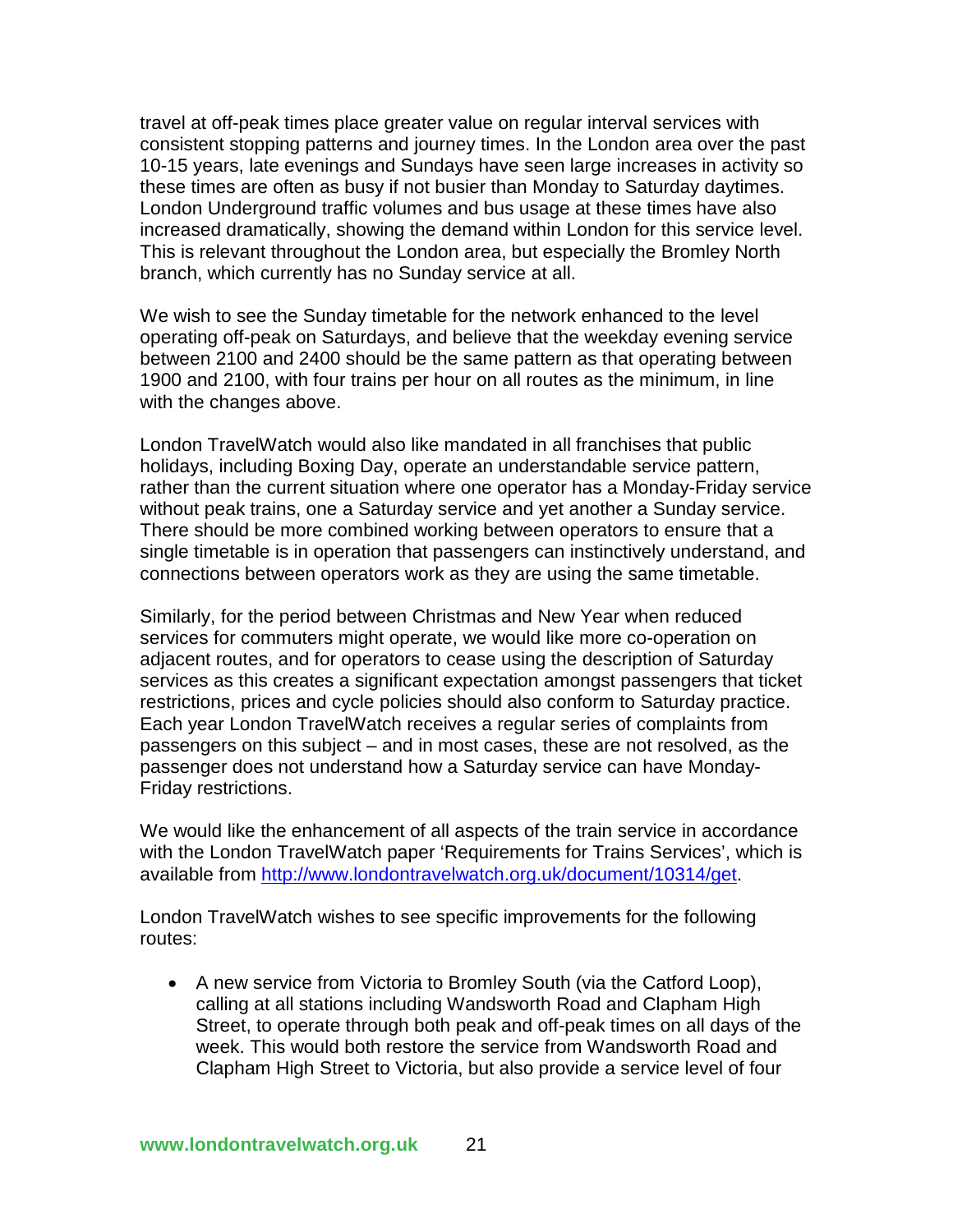trains per hour from stations such as Catford and Crofton Park that currently do not receive this level of service;

- An increase in off-peak frequency of train services to four trains per hour, including Saturday and Sunday on all routes where this is not the case, such as the service to Sevenoaks via Grove Park;
- An increase in service at Chelsfield station, which currently only receives two trains per hour (one train per hour on Sunday);
- The Dartford to Victoria service should run at all times, including later in the evening and at weekends;
- Operation of services to and from London Cannon Street, which operate until close of service on Monday to Friday evenings, and all day on Saturdays and Sundays.
- Additional calls of existing services at Denmark Hill and Peckham Rye, to provide direct links between parts of Kent and Outer London to Kings College Hospital. These areas are part of the hospital catchment area but have very long journey times because of the need to interchange at Bromley South or Central London. Later evening and Sunday Victoria – Dartford via Lewisham services would satisfy part of this need. However, providing additional calls in services that currently run fast between Bromley South and Victoria would provide significant benefit and as TfL's studies have concluded, would be financially positive for the franchise; and
- Later train services to stations, to be in line with the last journey times of the London Underground of around 00:30, including at weekends, as these services are frequently very full.

London TravelWatch wishes the improved off-peak and weekend services to be mandated within the new franchise.

London TravelWatch suggests that the introduction of a performance regime mechanism that can provide incentives for improving the service to passengers is beneficial. For example, financial penalties for delays used specifically for railway network investment would ensure that poor performance leads to investment. On this basis, the Office of Rail Regulation can oversee both Network Rail and train operators, with any compensation from delay minutes invested in schemes that benefit passengers.

As well as the National Passenger Survey, a minimum standards regime must be in place to back up the passenger perception based targets. This ensures the achievement of an absolute level of service and facilities. The independent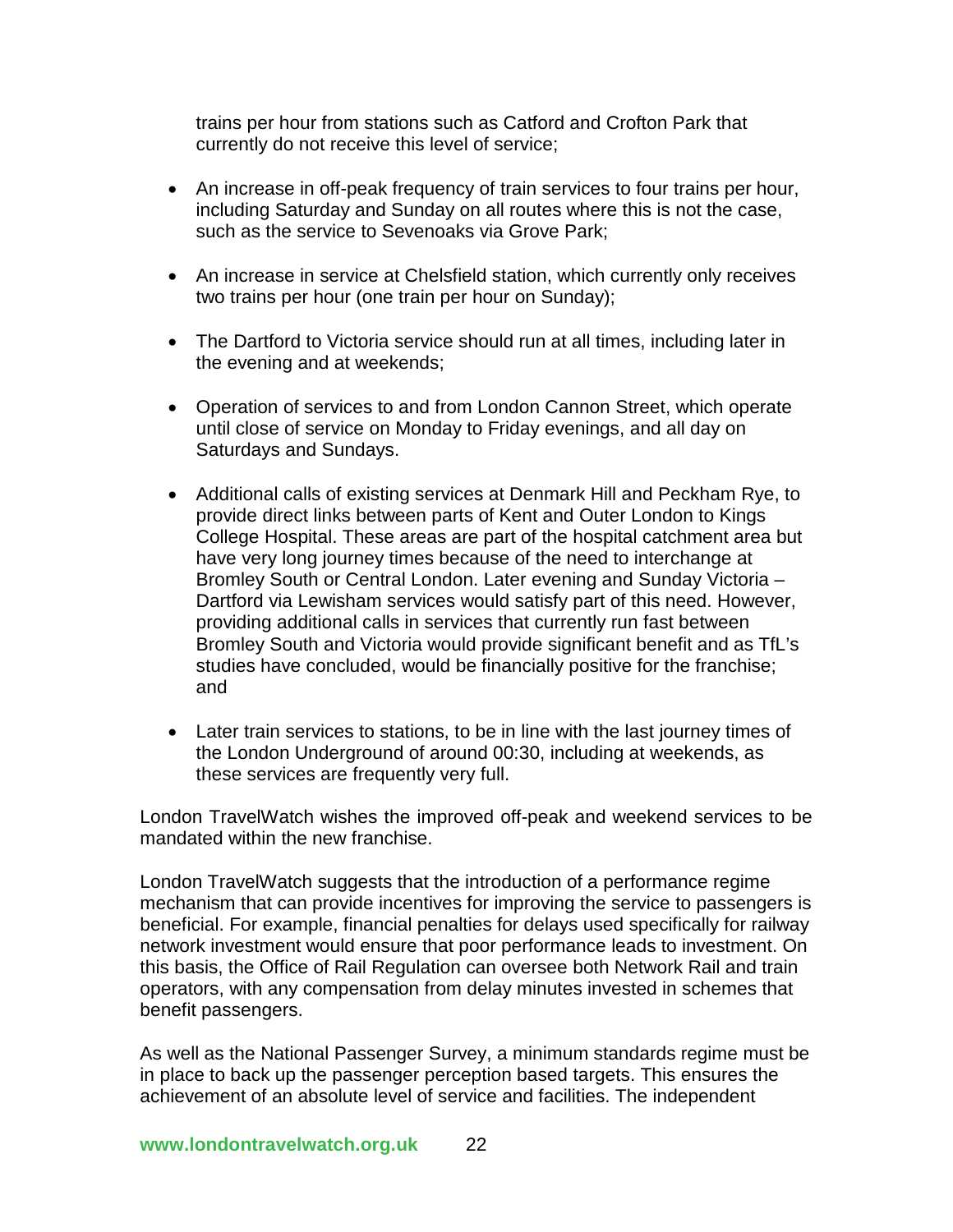auditing for such a scheme also needs to be external to the train operator to ensure that it is impartially enforced. London TravelWatch suggests the application of a Service Quality Incentive Regime (SQUIRE) to this contract. SQUIRE monitors and measures the quality of customer services provided by the franchise operator. To do this, independent inspectors regularly check the service quality of the franchise's train and station facilities.

SQUIRE inspectors audit the majority of stations and many trains every four weeks. Service areas inspected range from graffiti, toilets and timetables to train cleanliness, staff service and the public address system. There are 36 service quality areas inspected under this regime.

The publication of SQUIRE performance results should be at a minimum of quarterly, and shown by station, train or line of route.

The franchise should be financially incentivised to exceed the targets set and receive financial penalties for areas which fail to reach these targets.

#### **Question 6**

#### **Are there other approaches to train service specification which you would prefer?**

London TravelWatch's research, with feedback from passengers, has clearly demonstrated that passengers want reliable, frequent and affordable train services. It is clear that private operators, whenever left with commercial freedom, will seek to concentrate wholly on "higher yield" services, and cutting services or station staff and facilities to raise profits. We do not agree that giving more commercial freedom is a sensible policy to pursue when providing a public service that provides a huge economic benefit to society as a whole. We wish to see an approach where timetable consultations are more relevant, with earlier and more significant discussion between the operator and passenger representatives. This allows the design of the timetable around where passengers wish to travel rather than purely operational reasons.

The devolution of decision making to a local level is one that may provide benefits, as seen by London Overground, and the improvements to the Southern network funded by Transport for London. We would wish to see a greater level of involvement from Transport for London in the service specification of the South Eastern network regardless of any further devolution.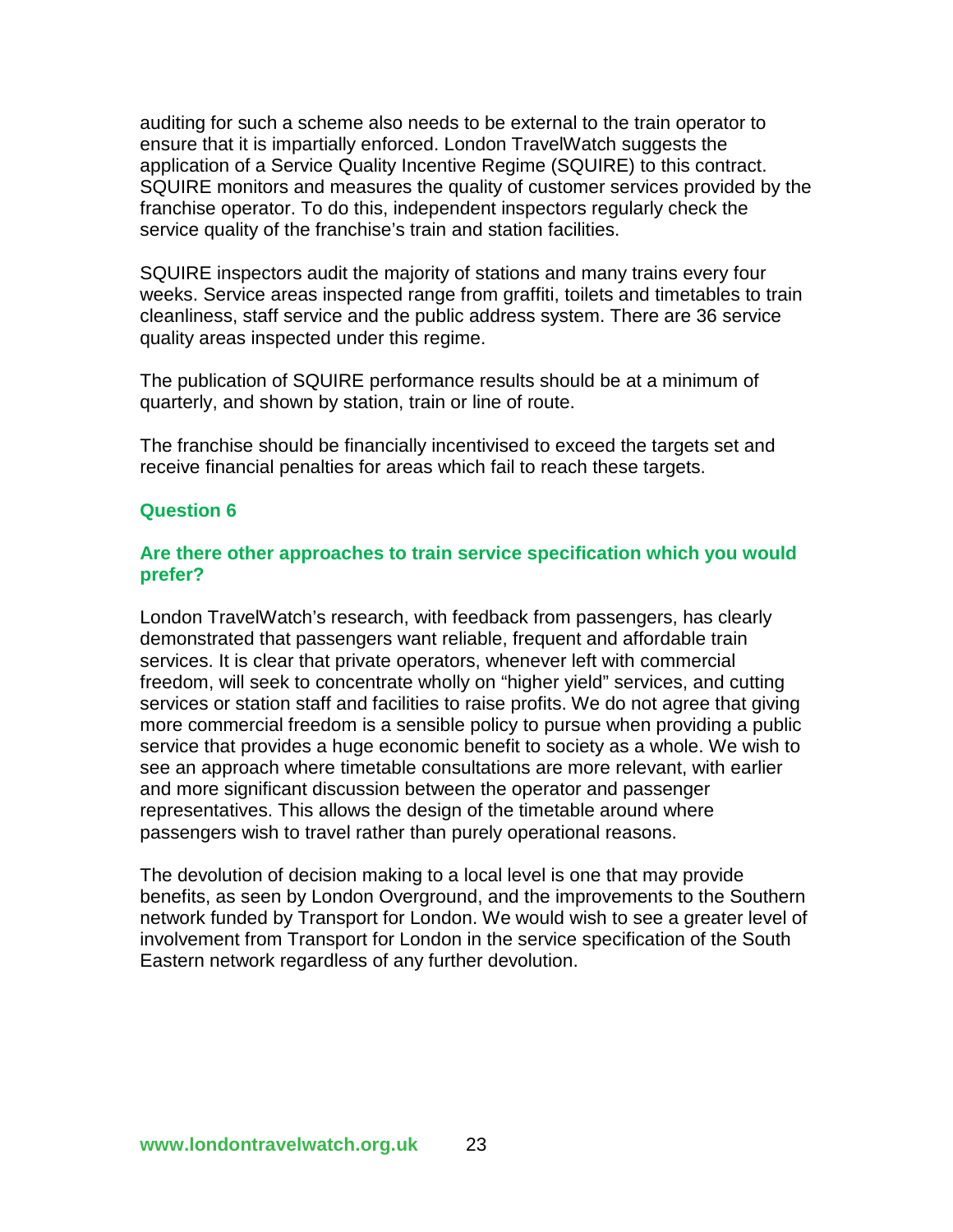#### **Question 7**

#### **Do respondents feel that there are other destinations that domestic high speed services could serve that would support regional and national economic growth?**

London TravelWatch suggests leaving which destinations are suitable for the high-speed services to the operators' commercial discretion, subject to the timetable development for these services being in conjunction with meaningful discussion with passenger representatives, such as Passenger Focus and London TravelWatch.

However, a service via the Marshlink route to Hastings could have significant other benefits for the London area and other parts of the franchise. Question 8 covers this in more depth.

#### **Question 8**

#### **How might better use be made of the capacity currently available?**

Please also see our response to Question 5, which would allow far greater utilisation of the rolling stock to provide additional services outside of peak hours, rather than sitting redundant for the majority of the week.

Please also see our response to Question 9, which outlines our research into first class travel and our views on demand management.

We also note the views of MPs and others from the Hastings area that an electrified Ashford – Ore line would allow direct Hastings to London services via HS1, with considerable potential reductions in journey time over existing services. This could have a number of advantages for the London area – particularly by freeing up capacity on Southeastern services from Sevenoaks, Chelsfield and Orpington into central London.

#### **Question 9**

#### **What steps might bidders be expected to take to meet passenger demand and what might be the most appropriate mechanism for managing demand?**

Passengers on the South Eastern network currently experience high levels of crowding particularly in the peak hours, so we would expect to see measures to help alleviate this situation. Measures to encourage more flexible journey times must be made, but by incentivising off-peak and shoulder-peak travel rather than pricing passengers without alternatives off the peak services.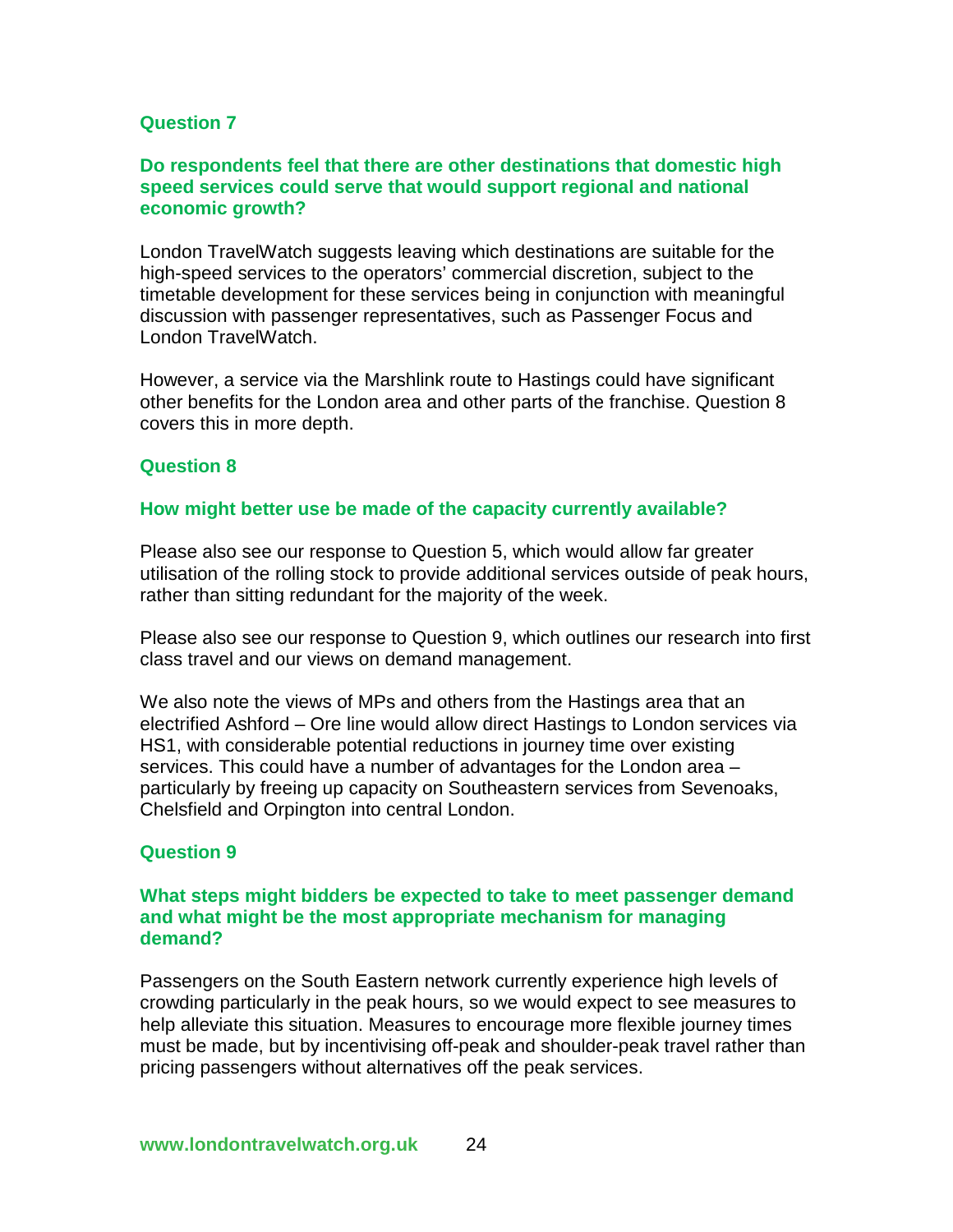We recommend changes to First Class provision and marketing, based on our research conducted in 2010 into passenger attitudes to First Class, which is available from [http://www.londontravelwatch.org.uk/document/4222.](http://www.londontravelwatch.org.uk/document/4222)

Because of our findings, we recommend declassification of first class accommodation where the majority of passenger journey times are of less than one-hour duration. For passenger journeys of over one hour, we believe that there is a considerable scope to persuade passengers to upgrade to first class if information about the benefits and advantages of such an upgrade are available. Where operators such as East Coast, Virgin Trains and Greater Anglia have implemented these recommendations, there has been increased take up of first class on long distance services. London based operators such as Southern and First Capital Connect found that declassification, either selectively or permanently, has resulted in more capacity available to standard class ticket holders. We recommend that the new franchisee consider the declassification of any trains that operate solely within the Metro area.

# **Question 10**

# **What destinations on the current South Eastern network do respondents think should be served by Thameslink core services and what is the rationale for such proposals?**

London TravelWatch would prefer to see the current Southeastern Metro network (plus the proposed Victoria – Bromley South via Catford loop service, which is essential to replace the links between Victoria and Wandsworth Road/Clapham High Street) being operated as a London Overground concession. This would provide a much higher level of service, focused on the needs of the majority of passengers, and more local accountability. Retaining the Sevenoaks service through the Thameslink core, as per the original Thameslink pattern is also essential, but with London Overground levels of quality for stations and staffing.

It may be appropriate for longer distances services, such as those from Maidstone/Ashford to run through the Thameslink core, but only in addition to their established services to their current London Terminals.

The current service levels from Kent to London Bridge (and Charing Cross/Cannon Street) should be the minimum that run to these destinations. Any services from Kent that run via the Thameslink core route should therefore be in addition to the current services, and in no case as a substitute for the established and well-used routes into the current London Terminals.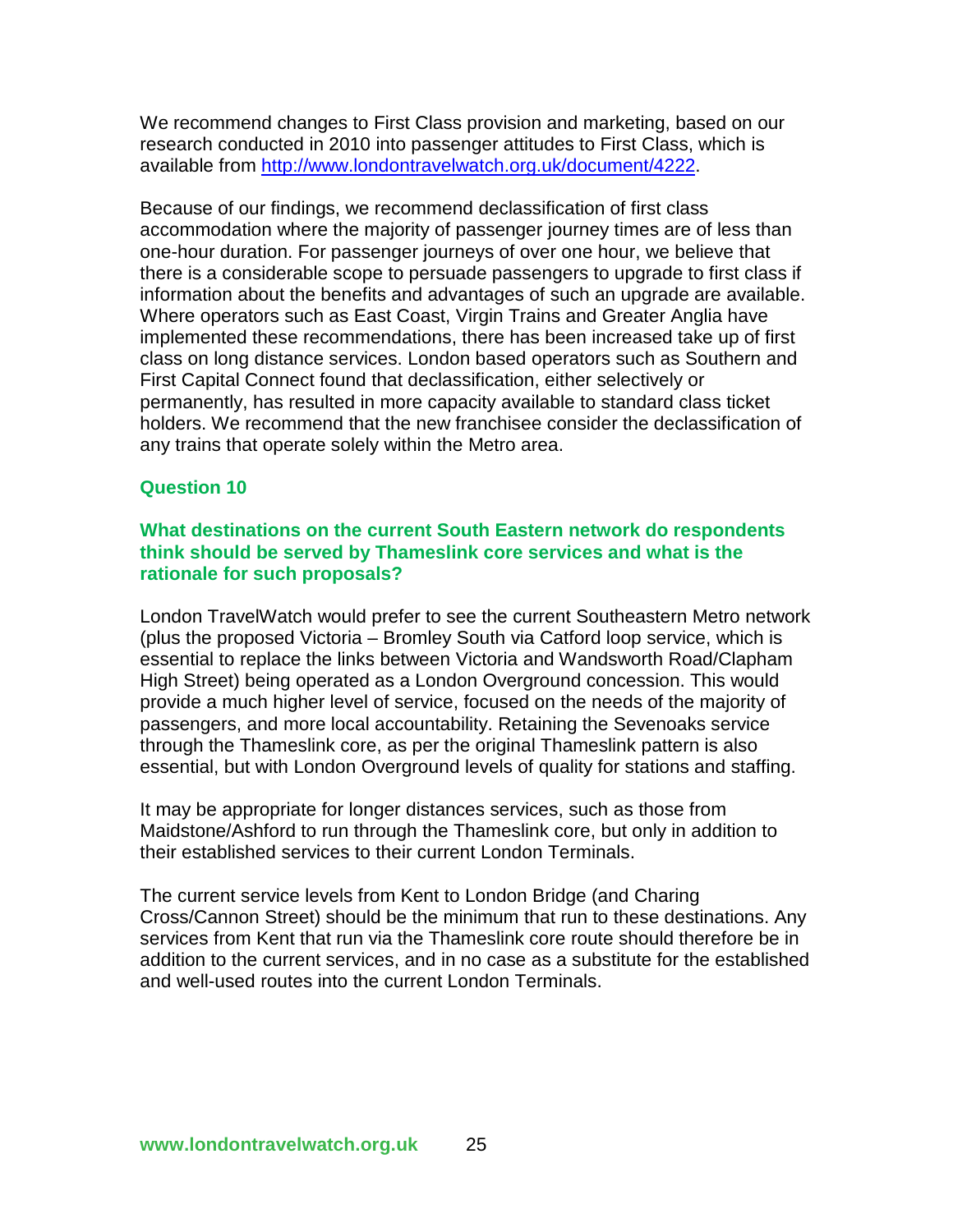#### **Question 11**

#### **What improvements would respondents like to see made to other South Eastern services, what is the rationale for them and would these provide economic benefit?**

Please see our response to question 5 for details of our proposals for the London Metro services. London TravelWatch would also wish to see additional calls in longer distance services at Denmark Hill, Peckham Rye and Chelsfield. The proposed additional calls at Denmark Hill and Peckham Rye have a positive business case, as clearly demonstrated by TfL, which would also increase net revenue to the franchise.

The growth of the nighttime and weekend economies in the City of London and the regeneration of East London also point to the need to provide late evening and weekend services to London Cannon Street.

#### **Question 12**

**Do respondents feel that Folkestone Harbour branch line and station should be kept open and maintained or would the funding currently devoted to supporting this line and station be better used for other rail schemes?**

This question relates to an area outside London TravelWatch's remit.

#### **Question 13**

#### **How would you like to see performance information published?**

London TravelWatch would like to see the information published electronically, in graph and table formats. This format is easier to understand, easier to calculate and to reproduce information to suit our stakeholders.

We would like to see both the current Public Performance Measure information as well as "right-time" data published, and we would like to see innovative ways to encourage passengers to use alternative services, such as a colour coded element of timetables printed at stations showing which peak services are most heavily loaded.

Possession disruption index for passengers – the disruption to passengers by possessions can be very significant, particularly at the weekends. Publication by route would allow passengers to see the availability of the network at a level, which is meaningful to their usage of the railways. London TravelWatch wishes to see publication of the statistics for bus replacements as a percentage of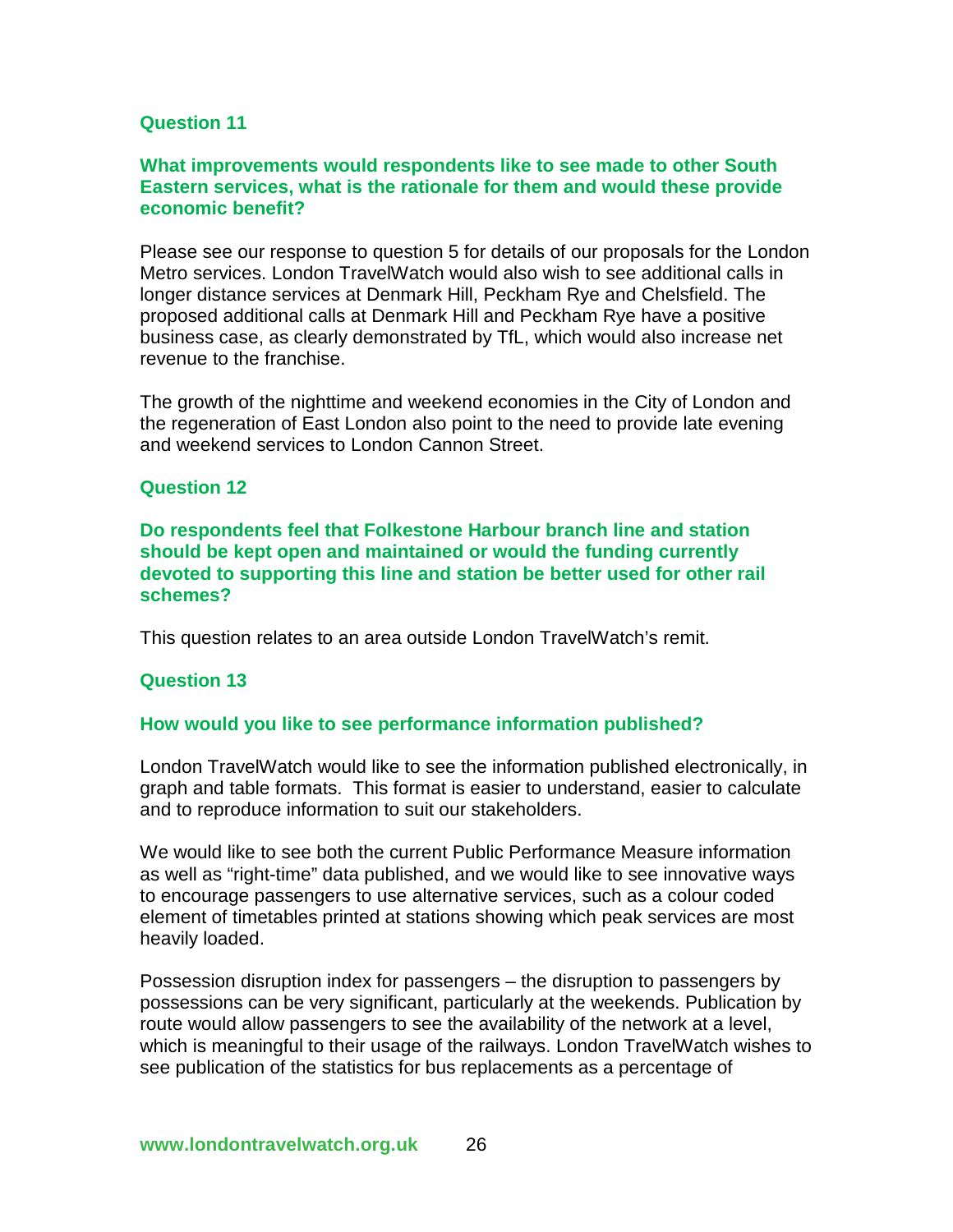scheduled services for each route broken down by weekday, Saturdays and Sundays.

#### **Question 14**

#### **How frequent should its publication be?**

London TravelWatch would like to see performance data published quarterly, in addition to the usual industry four week periods and Moving Annual Average statistics. With this period of publication, it is easier to analyse performance as it better shows trends.

#### **Question 15**

#### **What level of disaggregation of performance do you believe is reasonable?**

London TravelWatch thinks the level of disaggregation should be on a route-byroute basis. Data should be available on demand for a variety of disaggregation, including line-by-line and train-by-train, but it is not required to publish this every period.

#### **Question 16**

#### **What are the priorities that respondents consider should be taken into account to improve the passenger experience of using these services?**

London TravelWatch published "10 policies to keep Londoners moving: Transport users' priorities for the 2012-16 Mayoral term" in advance of the Mayoral elections earlier this year, available at: <http://www.londontravelwatch.org.uk/document/14109>

Of particular relevance to this franchise are the following priorities:

- Frequent and comprehensive public transport;
- A fair deal for passengers;
- Easy interchange;
- Reliable and timely information;
- Travelling with confidence;
- A transport network open to all; and
- Enforcing the rules.

Along with the National Passenger Survey, a minimum standards regime must be in place to back up the passenger perception based targets. This ensures the achievement of an absolute level of service and facilities. The independent auditing for such a scheme also needs to be external to the train operator to ensure that it is impartially enforced. London TravelWatch suggests the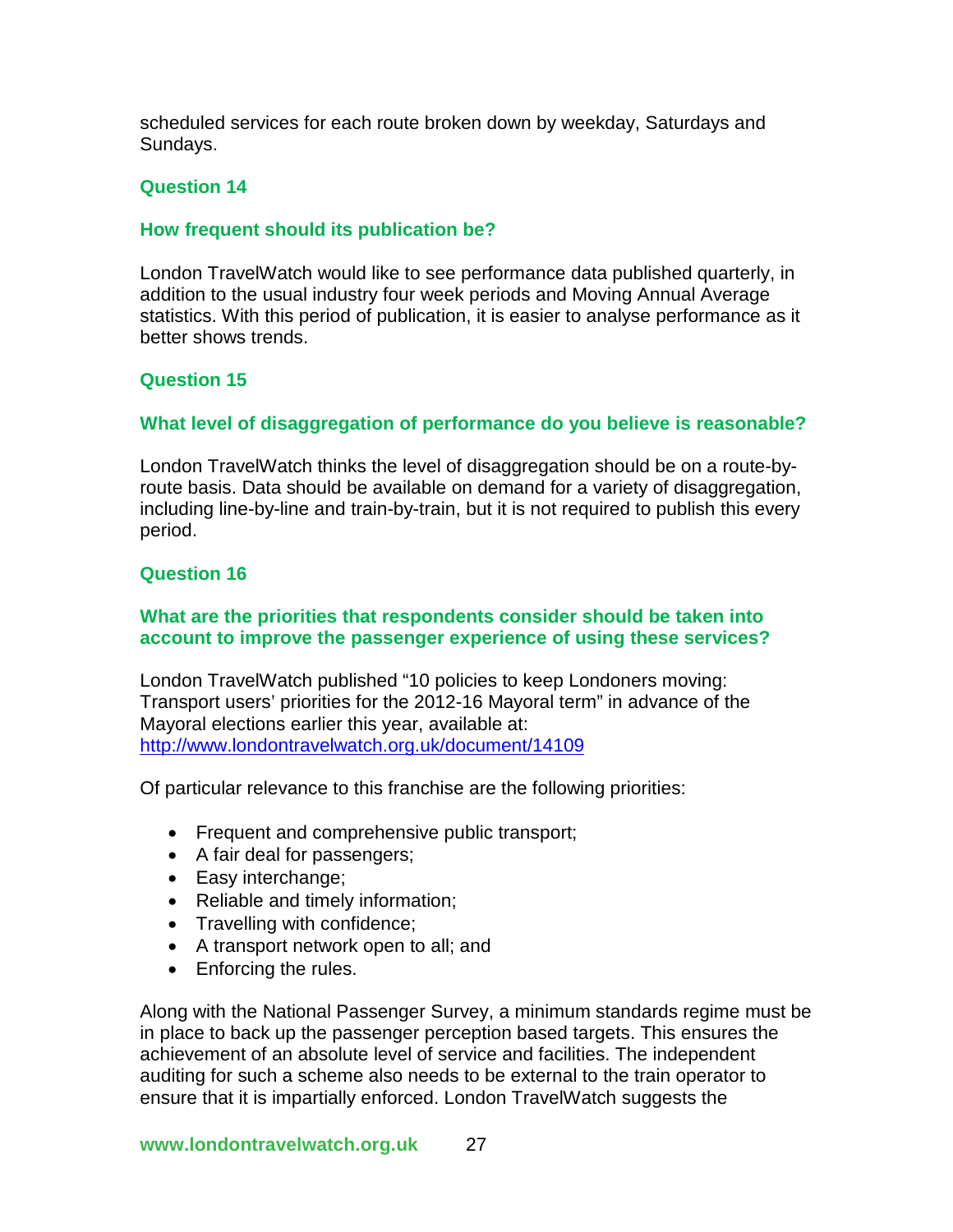application of a Service Quality Incentive Regime (SQUIRE) to this contract. SQUIRE monitors and measures the quality of customer services provided by the franchise operator. To do this, independent inspectors regularly check the service quality of the franchise's train and station facilities.

SQUIRE inspectors audit the majority of stations and many trains every four weeks. Service areas inspected range from graffiti, toilets and timetables to train cleanliness, staff service and the public address system. There are 36 service quality areas inspected under this regime.

SQUIRE performance results should be published at least quarterly and shown by station, train or line of route and the franchise should be financially incentivised to better the targets set, and receive financial penalties for areas which fail to reach these targets.

In the National Passenger Survey, the South Eastern franchise receives low Value for Money ratings, and considerably lower ratings than other modes such as Tramlink and the Docklands Light Railway. Prioritisation of measures to improve the Value for Money scores should be highly important for the franchise.

Performance on the route has been generally improving, and this is welcome. With thorough planning of engineering works associated with the Thameslink Programme, performance should not suffer. The designing of the service pattern should contain all reasonable measures to prevent performance from dropping markedly without performance dropping markedly.

During times of poor performance, the important thing for passengers is the information given to them regarding their delay. The new franchisee must embrace both 'old and new' media to communicate with the range of passengers that use the franchise. We also suggest the adoption of the good practice from London Overground, who shows alternative routes/means of travelling from each station to other stations.

Learning from the recent incident at Kentish Town, and the associated Rail Accident Investigation Board report will improve passenger experience of the railway. Significant shortcomings regarding the information provided to passengers as well as management decision making and on-train equipment must all be resolved and should be a requirement of the franchise.

London TravelWatch wants to see far greater industry emphasis on reducing the impact of planned disruption on rail passengers. Over the past 10 years, there has been a considerable effort put into addressing unplanned disruption and despite further work to go, passengers have seen the benefits. The next hurdle is therefore planned disruption with the industry needing to be able to find a way of keeping the railway 'open-for-business' throughout the week. This means that the wholesale replacement of services at the weekends by buses is not acceptable.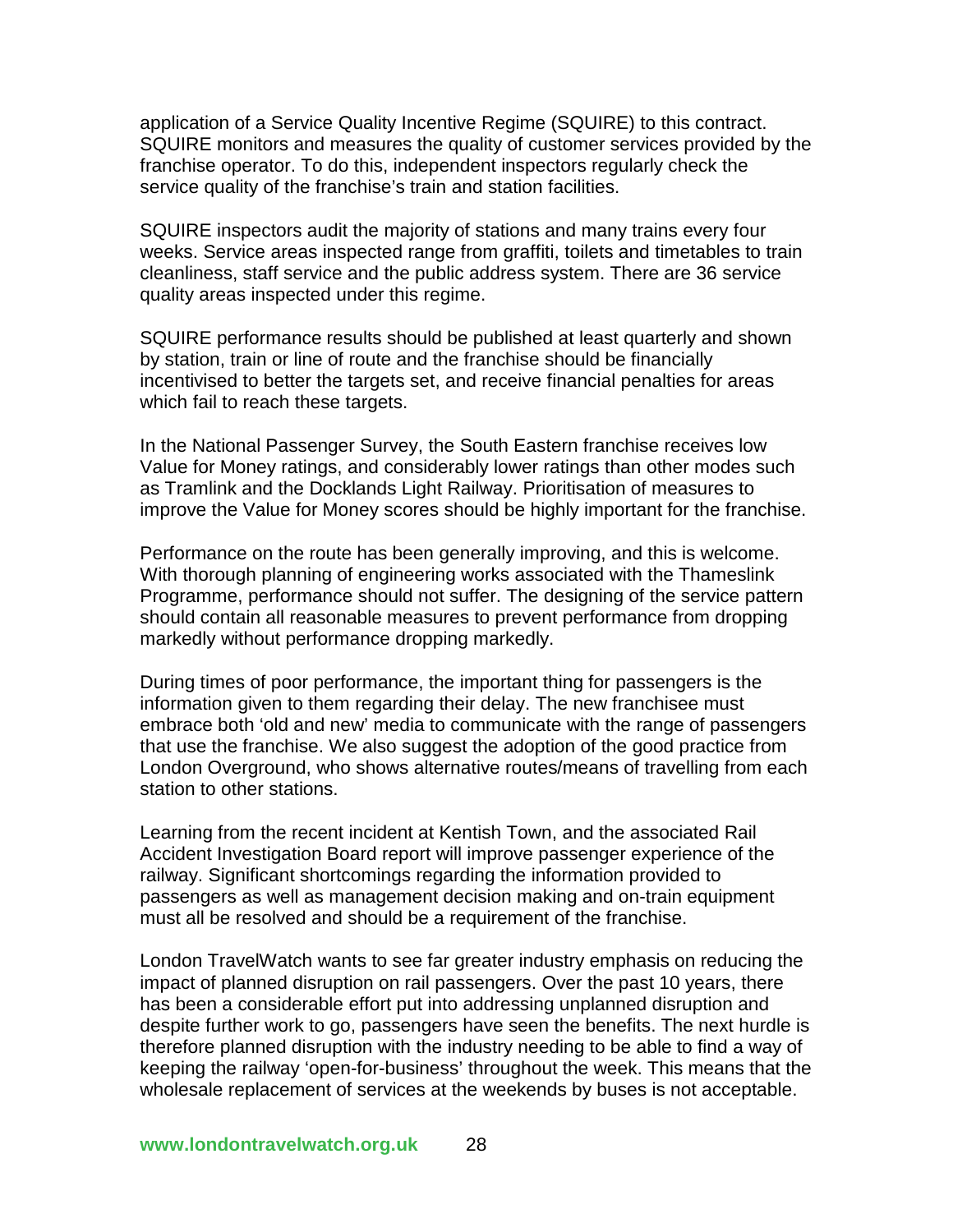Network Rail and the franchisee must share information with other transport providers such as London Underground and the Tramlink network, where applicable, with regard to the alternative options available to passengers at times of disruption.

# **Question 17**

# **What do stakeholders see as the most important factors in improving security (actual or perceived) and addressing any gap between the two?**

We would urge the new franchisee and Network Rail to prioritise the tackling of the significant amounts of trackside graffiti and rubbish that occur particularly in the London area. This not only creates the impression of an uncared for and unattended railway, but also causes disruption in cases of trespass. Trains can ingest rubbish/litter/overgrown vegetation in their mechanical and electrical parts. This should include measures to monitor this, along with incentives to comply, and an independent body should be able to provide some degree of enforcement power if the situation worsens.

The use of current staffing levels on the Southern Metro network should be the model for the South Eastern network. Staffing from first to last train significantly increases passengers' feelings of security as well as reducing anti-social behaviour and crime levels.

The implementation of gating at all stations where it is reasonable will see a drop in ticketless travel as well as fall in crime and anti-social behaviour.

In addition to the levels of staff available at stations, we would like to see more a visible staff presence on-board trains.

# **Question 18**

#### **What is important to stakeholders in the future use and improvements in stations?**

London TravelWatch has published its own research and requirements for stations in the London area. This is available from <http://www.londontravelwatch.org.uk/document/13839>

Attention is drawn to our 2006 report 'Getting to the station', which explores standards for improving cycle and pedestrian access to stations as well as car parking and public transport access.

The adoption of travel plans for individual stations is also a good way to ensure optimisation in the use of car parking spaces and reduces the impact of the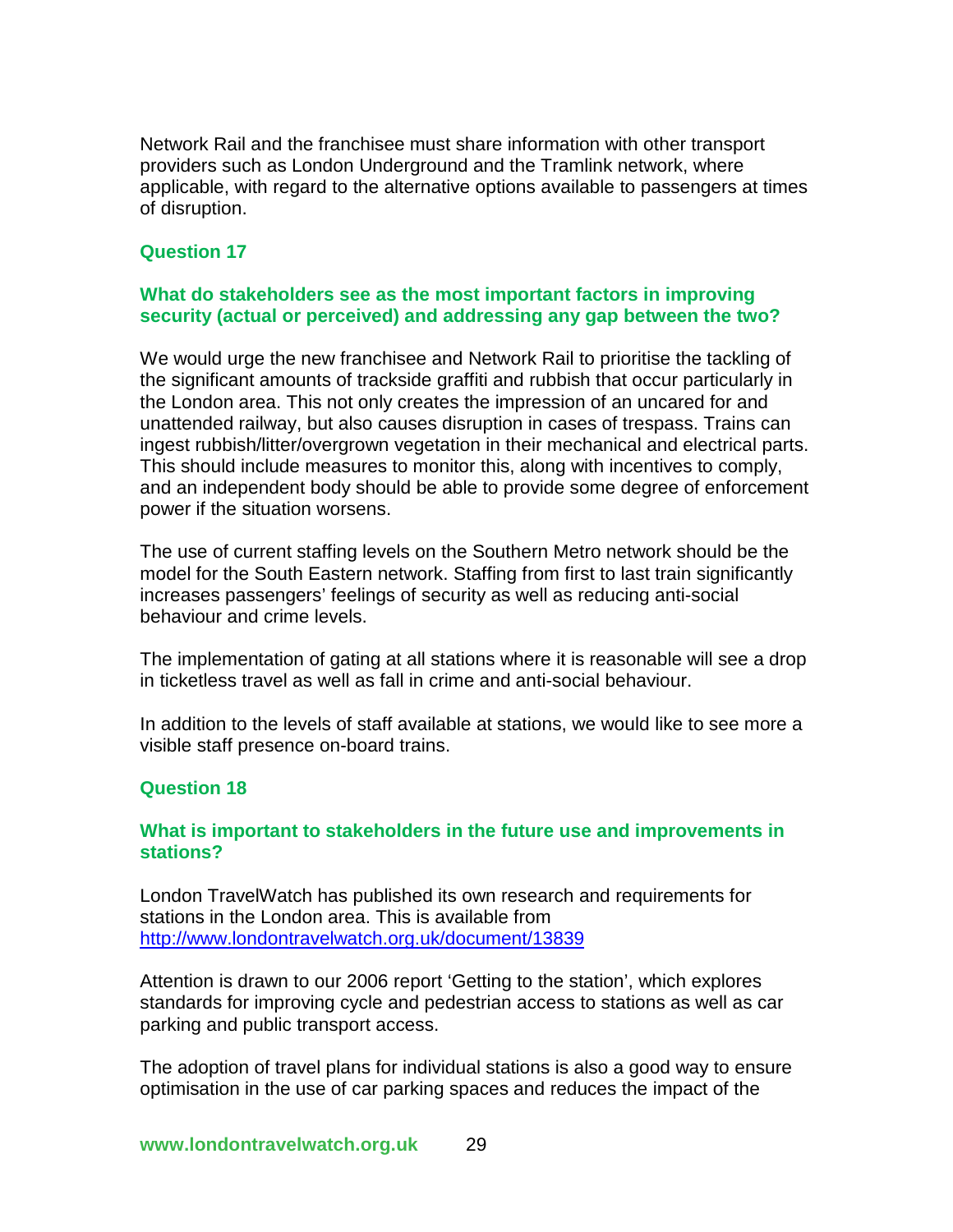railway on surrounding streets. The franchise operator should also have its own company travel plan.

In London, there is a widely adopted "Continuing your journey" mapping system, based on TfL mapping and Legible London signage. The design of this system meets the needs of pedestrians, instead of the adaption of existing maps for motorists. The maps are at all London Underground stations, bus stations and stops, as well as at an increasing number of National Rail stations.

We would expect franchisees to work with TfL to introduce "Continuing your journey" and Legible London mapping in and around their London stations. Outside London, we wish to see bespoke pedestrian mapping systems introduced, designed specifically for onward pedestrian journeys, including journeys to interchange points such as bus stations.

# **Question 19**

#### **What priorities would respondents give to car parking and cycling facilities at locations where these are fully used?**

This franchise should specify the adoption of secure car and cycle parking standards at stations.

We support improved car parking at stations where this can reduce overall car trip length. In particular, smaller stations outside of Greater London have the potential for the installation of additional car and cycle parking.

Secure cycle storage could also be improved at stations particularly in the inner London area and at larger towns outside London.

Charging periods for car parks should also be consistent with the train service operational day and validity of train tickets.

# **Question 20**

#### **What sort of ticketing products and services would you expect to see delivered through 'smart' technology on this franchise?**

The fares and ticketing system can be easier to understand for passengers by:

• Harmonising TfL's Conditions of Carriage with those of the National Rail network. Currently, usage of Oyster Pay As You Go on the National Rail network falls between both TfL and National Rail Conditions of Carriage. This situation is not just confusing for passengers, but can also lead to financial detriment;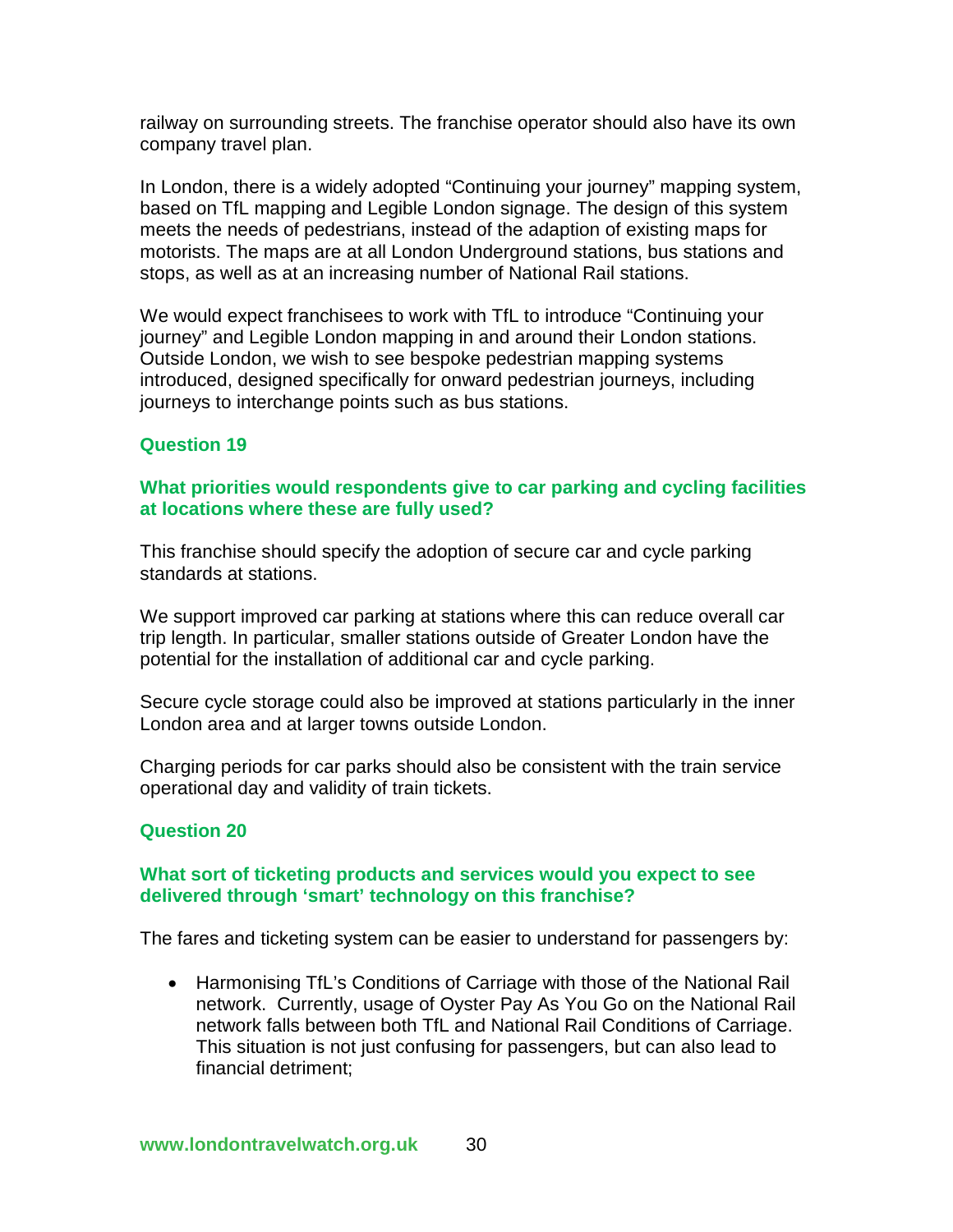- Extension of a multimodal zonal fares structure for wider areas than the current London Travelcard boundary. The simplification is particularly important in connection with ticket vending machines where confusion of ticket type can lead to passengers not getting the best value for money;
- Inclusion of the Stratford to St Pancras International section of High Speed 1 within the Travelcard and Oyster Pay As You Go networks would lead to a simpler ticketing system with better value for money for passengers;
- We would like to see all stations on the South Eastern network allowing Smartcard technology to provide seamless ticketing throughout the network, including beyond the current Oyster boundary. At minimum, an extension of the boundary where the terminating point is only a short distance beyond Zone 6, as has happened at Dartford and Swanley, is urgent, and Sevenoaks (and all stations on the route via Otford) would be a good example where this should also apply. Where required this can be provided along with gating, but where gates are not suitable, it should still be possible to use smartcard technology through standalone smartcard validators; and
- Correctly selling and clarifying the use of London Terminals tickets. We wish to see a single, unified London Terminals ticket applicable to all London stations in the South Eastern franchise area from either direction from St Pancras International to Blackfriars inclusive, priced at the lowest comparable existing fare. Given that the current online ticket booking system, and many ticket clerks, incorrectly sell London Terminals tickets to passengers who correctly specify Farringdon or City Thameslink as their destination, it is extremely important that passengers have these tickets honoured. Currently passengers find themselves either penalty fared or obliged to purchase additional tickets, when they have done everything correctly in attempting to buy the right ticket.

Measures to tackle peak overcrowding by incentivising shoulder or off-peak travel, not by increasing fares during the peak, should be made more deliverable with smart technology, as should options such as season tickets for one or two days per week for those who do not travel regularly.

# **Question 21**

#### **What local accessibility and mobility issues do stakeholders see and how they might be addressed?**

All bidders should be required to adopt, as a minimum, the standards proposed in the 'Better Rail Stations' report. London TravelWatch believes that it is essential that monitoring of station quality be by a minimum standards regime and not solely a passenger perception approach. This is because perceptions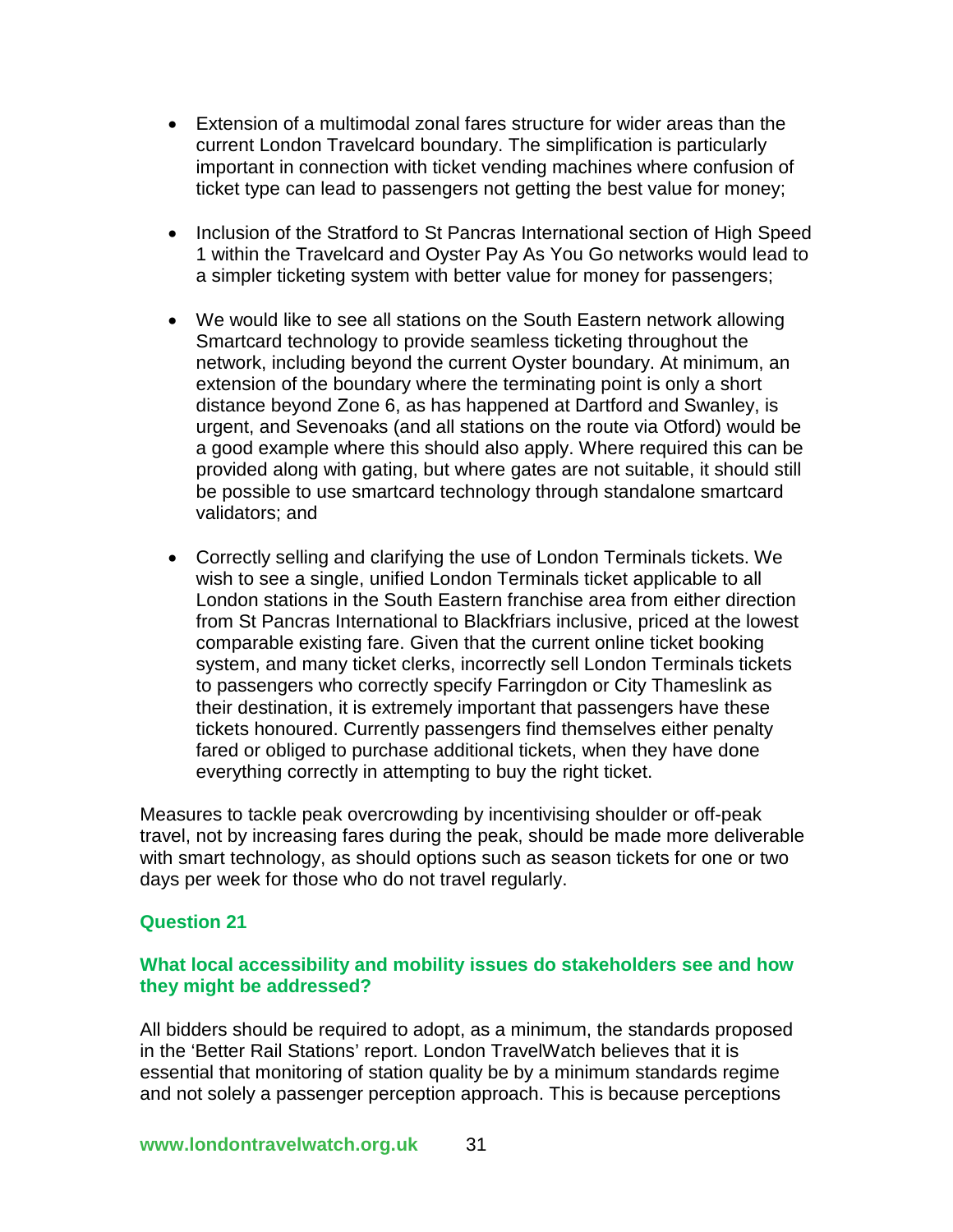can vary substantially over time and by area for reasons that are unconnected with the standard of service. There are also absolute requirements in terms of facilities, which passenger perception does not always reflect. London TravelWatch therefore strongly favours the minimum standards approach taken by TfL in the London Rail Concession such as on the London Overground network.

We would wish to see a pragmatic approach taken to accessibility, with step free access possible at stations that can have simple and easy to maintain ramps at a small cost. The alteration of funding streams to allow 'easy to do' and 'small cost' schemes to be brought forward should happen, even if current passenger numbers make the case for improvement marginal. This is especially relevant with the under-reporting of passenger numbers making business cases harder to achieve. Example stations in this franchise would include Bellingham, Clock House, Maze Hill and Ravensbourne.

We would like consideration of the use of "Harrington Humps" which allow level access onto trains from the platforms and would provide a cost-effective method to improve accessibility which have been shown to be effective on the London Underground network.

#### **Question 22**

#### **What environmental targets would stakeholders like to see within the franchise specification?**

Also outlined in question 17, we believe that there should be a concerted effort by the new franchisee and Network Rail to reduce the amount of trackside graffiti, litter and rubbish. Targets should be set for the removal of this, and the total volumes left uncleared.

Attention to vegetation management is important, as shown by the recent incident of a failed train at Kentish Town, the original cause of which was foliage becoming entangled in the pantograph of the train.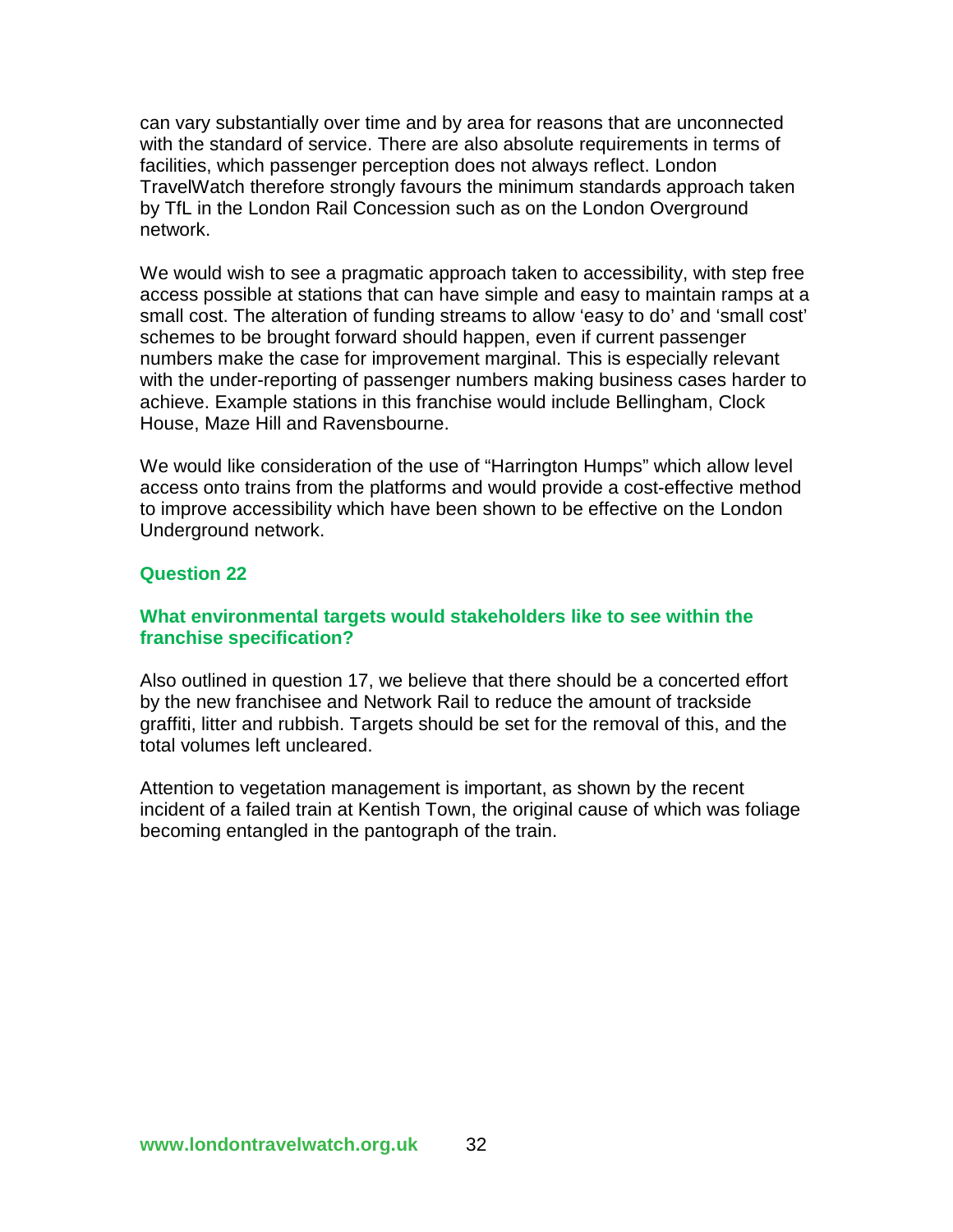# **Recommendations**

London TravelWatch has reviewed the proposals for the South Eastern franchise in the light of passenger expectations and appeals received. Our key priorities for the new franchise are as follows:

- The addition of a new service, operating from Monday-Sunday all day, from Bromley South to Victoria via the Catford Loop, calling at all stations including Wandsworth Road and Clapham High Street;
- The new franchisee must work with passenger needs as the focus to develop the new timetable to deliver maximum benefits rather than the easiest operational solution;
- Expansion of service provision, particularly in the evenings and at weekends;
- Improvements to service frequency so that all London area stations receive a four trains per hour service level in each direction at all times;
- The improvement to station facilities and customer service standards that have been completed on the Southern network to be applied on the South Eastern network;
- Oyster acceptance across the Metro network rather than ending arbitrarily at the Travelcard boundary and extension of smartcard ticketing throughout the South Eastern network; and
- The franchisee should ensure excellent information provision throughout the infrastructure development programme, including regular liaison with London TravelWatch.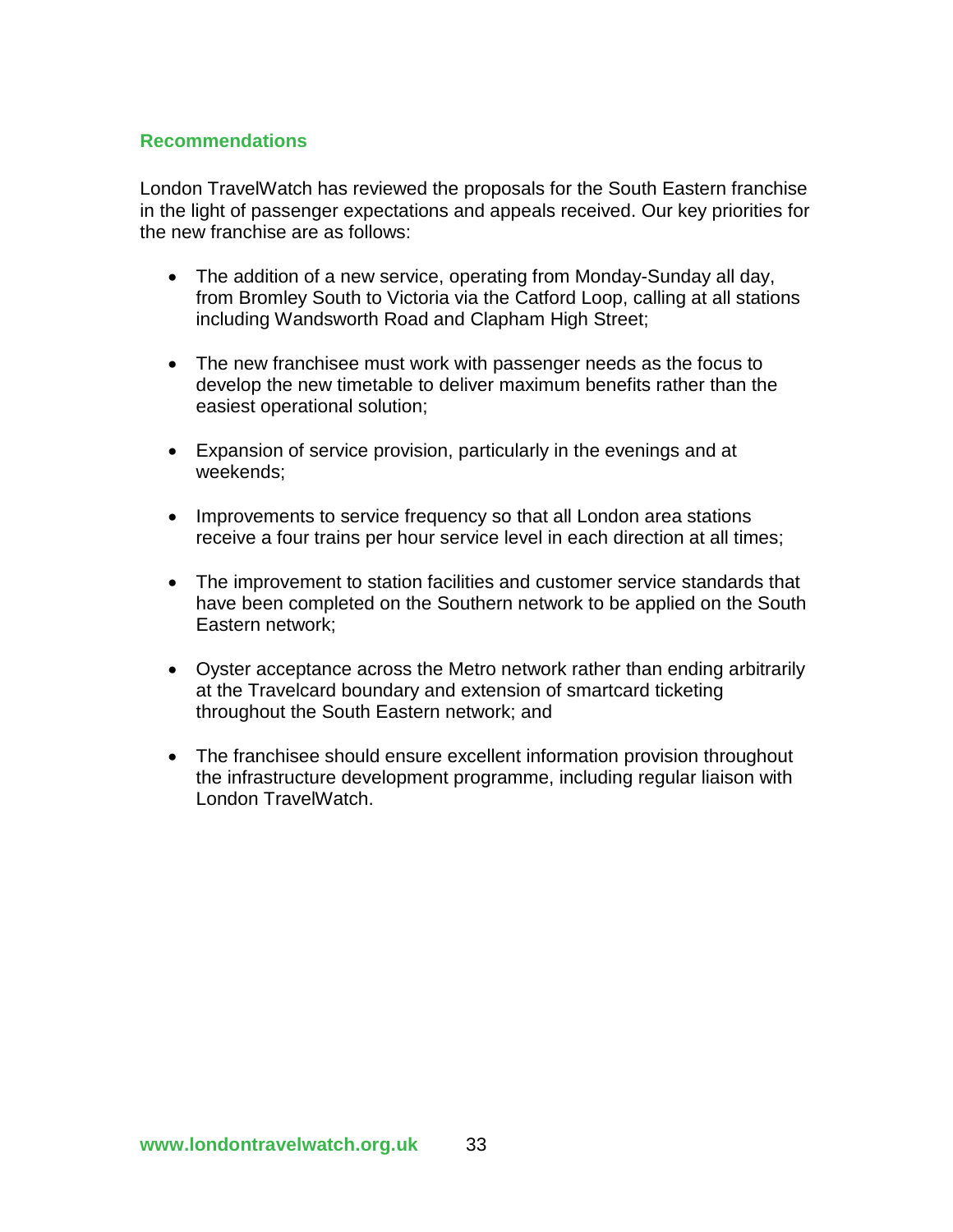# **References**

# **London TravelWatch**

- Requirements for Train Services Principles (2003) <http://www.londontravelwatch.org.uk/document/10314/get>
- Good riddance to bad rubbish A guide to getting litter cleared from railway land (2002) <http://www.londontravelwatch.org.uk/document/10476/get>
- Report on initial findings of research into the transport needs of Minority Faith Communities <http://www.londontravelwatch.org.uk/document/3747/get>
- Getting to the station Report on access to Rail and Underground Stations (2006) <http://www.londontravelwatch.org.uk/document/12087/get>
- Incomplete Oyster Pay As You Go journeys research (2010) <http://www.londontravelwatch.org.uk/document/13964/get>
- Walking and Interchange in London (2010) <http://www.londontravelwatch.org.uk/document/14197/get>
- Station Standards Report (2010) <http://www.londontravelwatch.org.uk/document/13839/get>
- 10 policies to keep Londoners moving: Transport users' priorities for the 2012-16 Mayoral term (2012) <http://www.londontravelwatch.org.uk/document/14109/get>

# **Independent**

• Better Rail Stations Report 2006: <http://assets.dft.gov.uk/publications/better-rail-stations/report.pdf>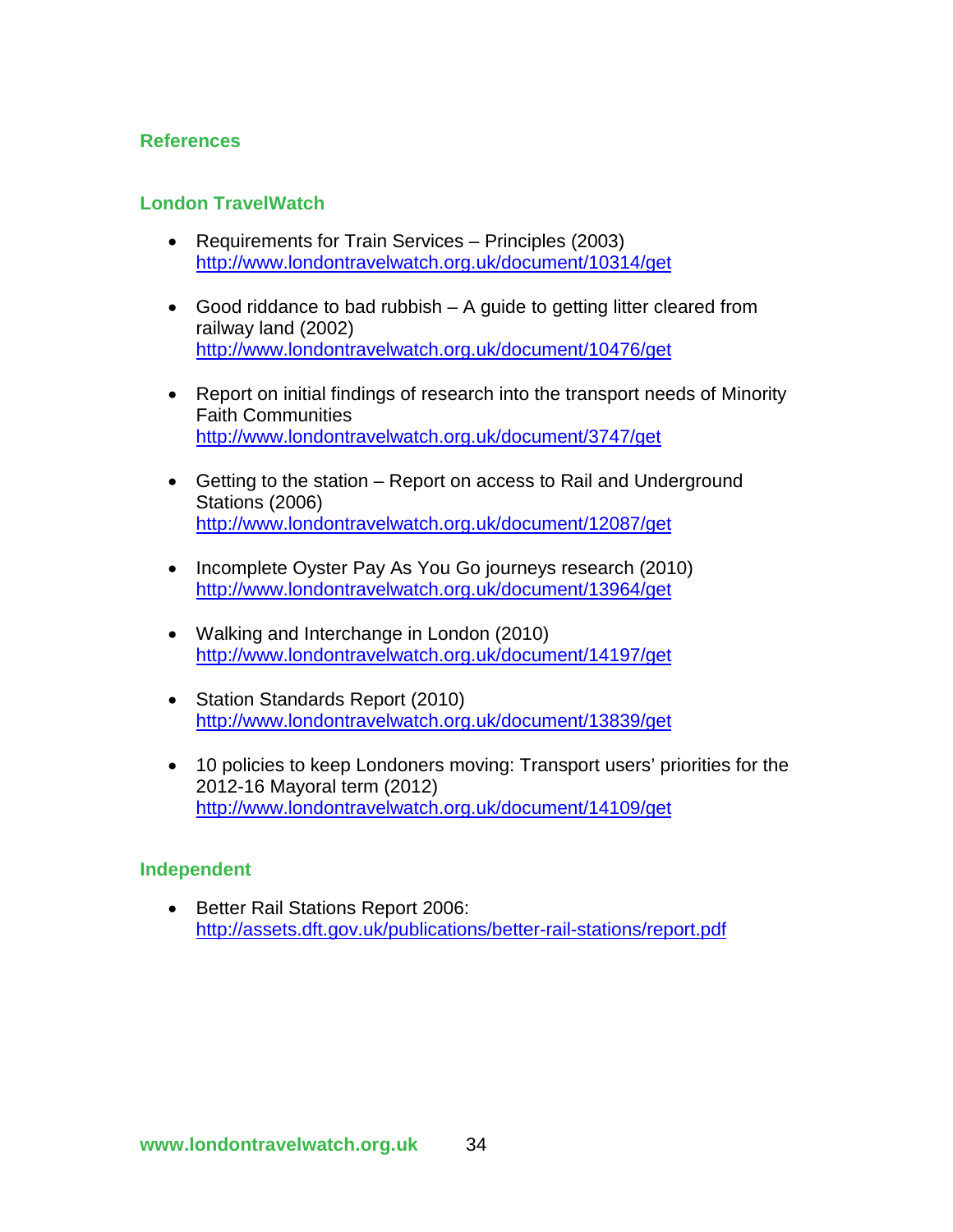| Incomplete journey charges in 2010 |        |  |
|------------------------------------|--------|--|
|                                    | £1,000 |  |
| Abbey Wood                         | 48     |  |
| <b>Albany Park</b>                 | 9      |  |
| <b>Barnehurst</b>                  | 10     |  |
| <b>Beckenham Hill</b>              | 6      |  |
| <b>Beckenham Junction</b>          | 30     |  |
| Bellingham                         | 10     |  |
| <b>Belvedere</b>                   | 13     |  |
| <b>Bexley</b>                      | 11     |  |
| <b>Bexleyheath</b>                 | 26     |  |
| <b>Bickley</b>                     | 10     |  |
| <b>Blackfriars</b>                 | 45     |  |
| <b>Blackheath</b>                  | 56     |  |
| <b>Brixton</b>                     | 23     |  |
| <b>Bromley North</b>               | 5      |  |
| <b>Bromley South</b>               | 132    |  |
| <b>Cannon Street</b>               | 225    |  |
| Catford                            | 16     |  |
| <b>Catford Bridge</b>              | 29     |  |
| <b>Charing Cross</b>               | 861    |  |
| Charlton                           | 30     |  |
| Chelsfield                         | 3      |  |
| <b>Chislehurst</b>                 | 13     |  |
| <b>City Thameslink</b>             | 113    |  |
| <b>Clock House</b>                 | 14     |  |
| Crayford                           | 11     |  |
| <b>Crofton Park</b>                | 16     |  |
| Denmark Hill                       | 62     |  |
| Deptford                           | 22     |  |
| <b>Eden Park</b>                   | 9      |  |
| Elephant & Castle                  | 323    |  |
| <b>Elmers End</b>                  | 39     |  |
| <b>Elmstead Woods</b>              | 9      |  |
| Eltham                             | 30     |  |
| Erith                              | 14     |  |
| Falconwood                         | 11     |  |
| Farringdon                         | 306    |  |
| Greenwich                          | 96     |  |

# **Annex 1: Incomplete Oyster card journey excess charges in 2010**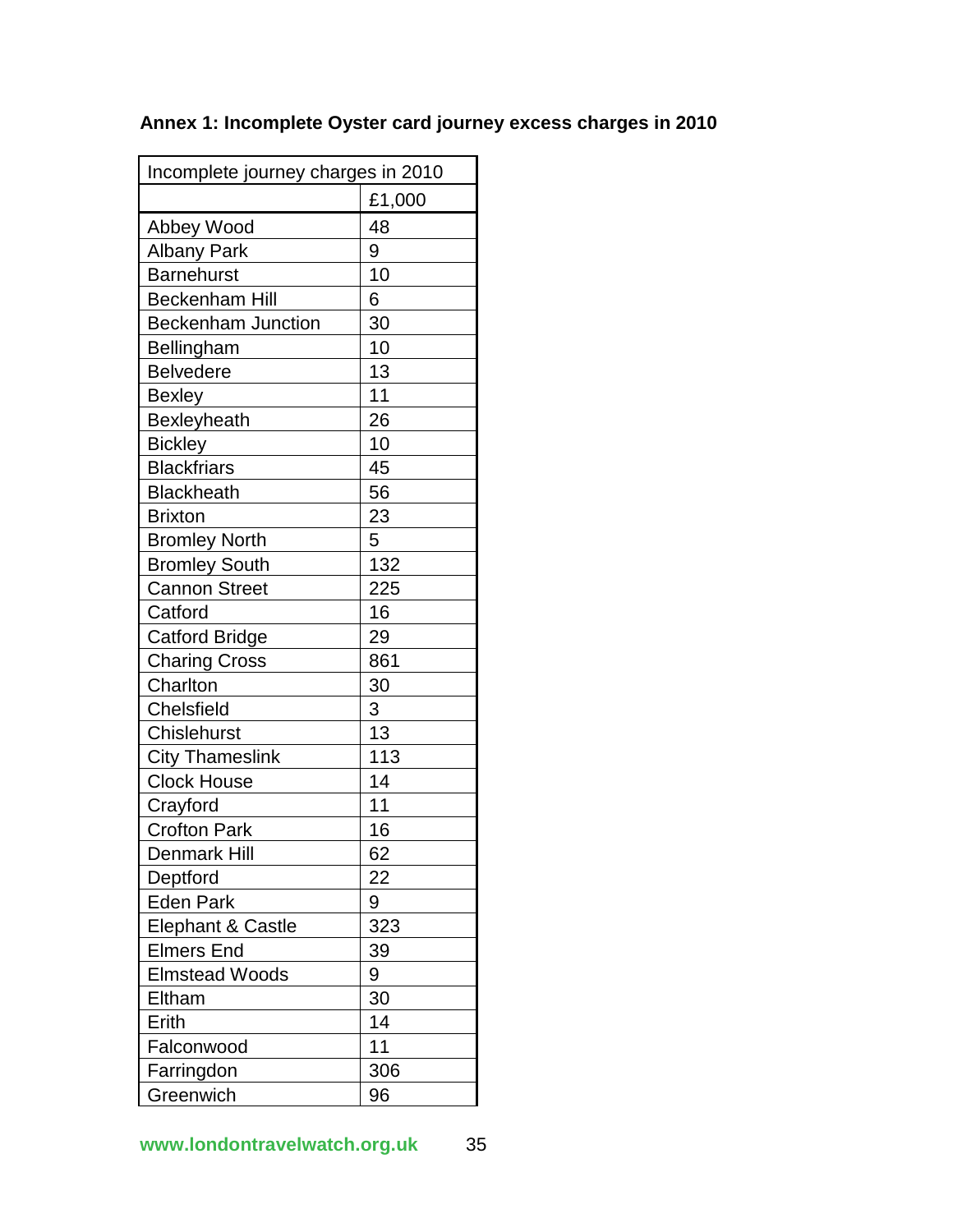| <b>Grove Park</b>               | 26    |
|---------------------------------|-------|
| Hayes (Kent)                    | 11    |
| <b>Herne Hill</b>               | 50    |
| <b>Hither Green</b>             | 34    |
| <b>Kent House</b>               | 11    |
| Kidbrooke                       | 12    |
| Knockholt                       | 1     |
| Ladywell                        | 19    |
| Lee                             | 19    |
| Lewisham                        | 172   |
| London Bridge                   | 2,300 |
| Loughborough Junction           | 15    |
| Lower Sydenham                  | 8     |
| Maze Hill                       | 24    |
| Mottingham                      | 14    |
| New Beckenham                   | 12    |
| <b>New Cross</b>                | 49    |
| <b>New Eltham</b>               | 19    |
| Nunhead                         | 18    |
| Orpington                       | 48    |
| Peckham Rye                     | 123   |
| Penge East                      | 21    |
| Petts Wood                      | 20    |
| Plumstead                       | 32    |
| Ravensbourne                    | 3     |
| Shortlands                      | 17    |
| Sidcup                          | 31    |
| <b>Slade Green</b>              | 8     |
| St.Johns                        | 10    |
| <b>St.Mary Cray</b>             | 12    |
| <b>St.Pancras International</b> | 265   |
| Sundridge Park                  | 4     |
| Sydenham Hill                   | 9     |
| Victoria                        | 1,562 |
| Waterloo                        | 2,452 |
| Welling                         | 21    |
| <b>West Dulwich</b>             | 18    |
| <b>West Wickham</b>             | 9     |
| <b>Westcombe Park</b>           | 25    |
| <b>Woolwich Arsenal</b>         | 118   |
| <b>Woolwich Dockyard</b>        | 10    |